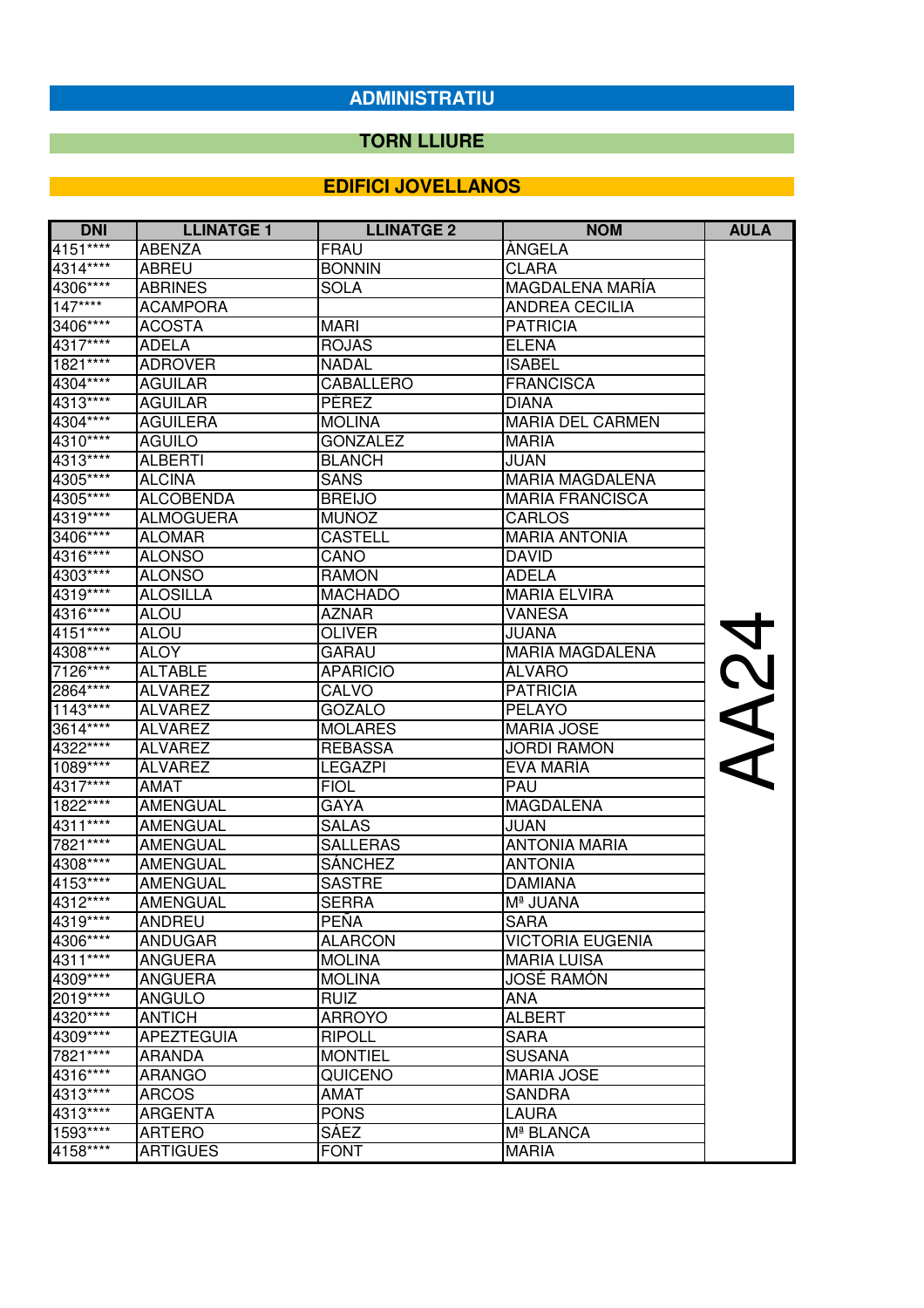## **TORN LLIURE**

| <b>DNI</b> | <b>LLINATGE 1</b>  | <b>LLINATGE 2</b>  | <b>NOM</b>                 | <b>AULA</b> |
|------------|--------------------|--------------------|----------------------------|-------------|
| 7821****   | <b>ARTIGUES</b>    | VANRELL            | CATALINA                   |             |
| 4312****   | <b>ATIENZA</b>     | <b>IBARRA</b>      | <b>CANDELA</b>             |             |
| 4318****   | AULI               | <b>COLOM</b>       | <b>ISABEL</b>              |             |
| 4307****   | <b>AVILES</b>      | <b>LOPEZ</b>       | <b>MARIA DOLORES</b>       |             |
| 4306****   | <b>BAENA</b>       | <b>MORATA</b>      | <b>ROSARIO</b>             |             |
| 4312****   | <b>BALDO</b>       | <b>AMENGUAL</b>    | <b>CATALINA MARÍA</b>      |             |
| 4312****   | <b>BALLESTEROS</b> | <b>MONTALBAN</b>   | ANA VANESA                 |             |
| 4315****   | <b>BARBA</b>       | <b>COLAS</b>       | <b>IÑAKI</b>               |             |
| 4152****   | <b>BARCELO</b>     | AMER               | <b>ANTONI</b>              |             |
| 4313****   | <b>BARCELO</b>     | <b>BOSCH</b>       | <b>MARTA</b>               |             |
| 1822****   | <b>BARCELO</b>     | <b>MAS</b>         | <b>MARIA</b>               |             |
| 4318****   | <b>BARCELO</b>     | <b>MUNAR</b>       | <b>EULALIA</b>             |             |
| 4316****   | <b>BARCELO</b>     | <b>PICORELLI</b>   | <b>NEUS</b>                |             |
| 1821****   | <b>BARCELO</b>     | <b>RIERA</b>       | <b>BARBARA</b>             |             |
| 4316****   | <b>BARCELO</b>     | <b>SERRA</b>       | <b>MARGARITA DEL PILAR</b> |             |
| 4309****   | <b>BARCELÓ</b>     | <b>BRUYEL</b>      | <b>CARMEN</b>              |             |
| 1821****   | <b>BARCELO</b>     | <b>MOREY</b>       | <b>CATARINA</b>            |             |
| 4316****   | <b>BARDOLET</b>    | <b>PETTERSSON</b>  | <b>DANIEL</b>              |             |
| 4302****   | <b>BARRERA</b>     | <b>JIMENEZ</b>     | <b>CRISTOBAL</b>           |             |
| 4309****   | <b>BARRIONUEVO</b> | <b>MUNAR</b>       | JUAN                       |             |
| 3733 ****  | <b>BAUZA</b>       | <b>RIERA</b>       | <b>JUANA MARIA</b>         | <u>ဟု</u>   |
| 3733****   | <b>BAUZA</b>       | <b>SANSO</b>       | <b>BARBARA</b>             |             |
| 1822****   | <b>BAUZA</b>       | TORRANDELL         | <b>FRANCISCO</b>           |             |
| 4308****   | <b>BAUZA</b>       | <b>VIVES</b>       | <b>CRISTINA</b>            |             |
| 4310****   | <b>BAYON</b>       | <b>VEGA</b>        | ANA MARIA                  | <b>NA2</b>  |
| 4308****   | <b>BELLON</b>      | <b>DOÑA</b>        | <b>ISABEL MARIA</b>        |             |
| 4404 ****  | <b>BENITO</b>      | <b>TOVAR</b>       | MIGUEL ANGEL               |             |
| 4320****   | <b>BENLLOCH</b>    | VIDAL              | <b>MARIA EMPAR</b>         |             |
| 4309****   | <b>BENNASAR</b>    | <b>OBRADOR</b>     | <b>MARIA ANTONIA</b>       |             |
| 4318****   | <b>BENNASSAR</b>   | ORDINOLA           | <b>VERONICA</b>            |             |
| 4321 ****  | <b>BERDEZ</b>      | <b>PATERNOSTRO</b> | <b>JOHANNA</b>             |             |
| 4158****   | <b>BERGAS</b>      | <b>QUETGLAS</b>    | <b>ANTONIA</b>             |             |
| 4311****   | <b>BERMÚDEZ</b>    | <b>MANTERO</b>     | MARÍA JOSÉ                 |             |
| 4305****   | <b>BERNAT</b>      | <b>BUFFIERE</b>    | <b>MIGUEL</b>              |             |
| 4305****   | <b>BESTARD</b>     | CALAFAT            | <b>MARIA</b>               |             |
| 4300****   | <b>BESTARD</b>     | PERELLO            | M <sup>ª</sup> NIEVES      |             |
| 4316****   | <b>BESTARD</b>     | <b>PUIG</b>        | <b>BARTOLOME</b>           |             |
| 4318****   | <b>BESTARD</b>     | <b>SUAU</b>        | <b>JOAN MIQUEL</b>         |             |
| 4305****   | <b>BESTARD</b>     | <b>VILLALONGA</b>  | <b>ISABEL</b>              |             |
| 3406****   | <b>BEZARES</b>     | <b>MOLINA</b>      | <b>MARIA DOLORES</b>       |             |
| 4151****   | <b>BIBILONI</b>    | <b>AMOROS</b>      | CATALINA                   |             |
| 4316****   | <b>BIEDMA</b>      | <b>MARIN</b>       | <b>VANESSA</b>             |             |
| 4317****   | <b>BINIMELIS</b>   | <b>FERRER</b>      | <b>CRISTÓBAL</b>           |             |
| 4321****   | <b>BINIMELIS</b>   | <b>FERRER</b>      | <b>JOANA MARIA</b>         |             |
| 4311****   | <b>BISBAL</b>      | <b>MORELL</b>      | <b>MARGARITA</b>           |             |
| 4316****   | <b>BITATA</b>      | SOPALE             | <b>WARI KONO</b>           |             |
| 4316****   | <b>BLACH</b>       | <b>PEREZ</b>       | ARANZAZU                   |             |
| 4314****   | <b>BLANCO</b>      | <b>BORDOY</b>      | <b>MIGUEL ANGEL</b>        |             |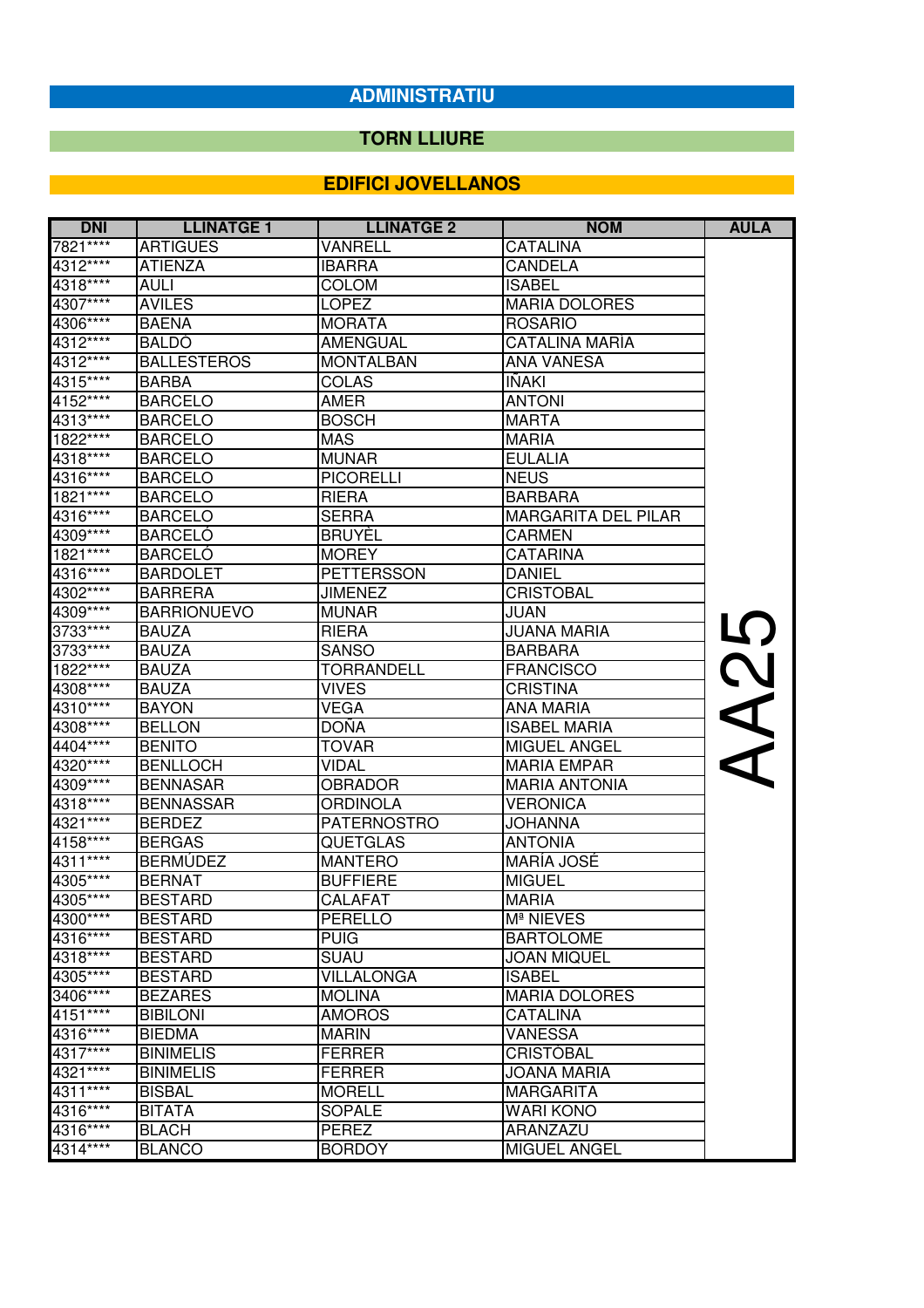## **TORN LLIURE**

| <b>DNI</b> | <b>LLINATGE 1</b> | <b>LLINATGE 2</b> | <b>NOM</b>                   | <b>AULA</b>              |
|------------|-------------------|-------------------|------------------------------|--------------------------|
| 3406****   | <b>BLANES</b>     | LUNA              | M <sup>ª</sup> DE LAS NIEVES |                          |
| 4315****   | <b>BLAZQUEZ</b>   | <b>BUENO</b>      | <b>BELEN</b>                 |                          |
| 4303****   | <b>BLESA</b>      | <b>DOLS</b>       | <b>FRANCISCA</b>             |                          |
| 4313****   | <b>BOFARULL</b>   | <b>GONZALEZ</b>   | ANA                          |                          |
| 2085 ****  | <b>BOLUDA</b>     | <b>CARBONELL</b>  | <b>CRISTINA</b>              |                          |
| 4303****   | <b>BONET</b>      | <b>CARDONA</b>    | MARÍA ESPERANZA              |                          |
| 4316****   | <b>BONET</b>      | <b>RADO</b>       | <b>RONNIE</b>                |                          |
| 4780****   | <b>BONILLA</b>    | <b>COLL</b>       | VANESSA                      |                          |
| 4310****   | <b>BONNIN</b>     | <b>BETETA</b>     | <b>SARA</b>                  |                          |
| 4319****   | <b>BONNIN</b>     | <b>SANCHEZ</b>    | <b>CRISTINA</b>              |                          |
| 4316****   | <b>BONNIN</b>     | <b>SERRA</b>      | <b>SILVIA</b>                |                          |
| 4319****   | <b>BORDAS</b>     | <b>PAGANI</b>     | ZAIDA HILDA                  |                          |
| 4518****   | <b>BORDES</b>     | <b>BORRAS</b>     | <b>MARIA CECILIA</b>         |                          |
| 1823****   | <b>BORDOY</b>     | <b>SEGURA</b>     | <b>MATIAS JOSE</b>           |                          |
| 4313****   | <b>BORRAS</b>     | <b>MASCARO</b>    | <b>ISABEL MARIA</b>          |                          |
| 4317****   | <b>BORRÁS</b>     | <b>HERNÁNDEZ</b>  | TAMARA                       |                          |
| 4307****   | <b>BORRAS</b>     | <b>SEGUÍ</b>      | JOANA MARIA                  |                          |
| 752****    | <b>BORRIES</b>    | GEB NUÑEZ MAZZO   | <b>LORENA</b>                |                          |
| 4300****   | <b>BOSCH</b>      | <b>BOUVARD</b>    | <b>CRISTINA GERMANA</b>      |                          |
| 4306****   | <b>BOSCH</b>      | <b>CONTESTI</b>   | <b>ROSA ELENA</b>            |                          |
| 4309****   | <b>BOSCH</b>      | <b>FITZNER</b>    | <b>ALEJANDRO</b>             | $\overline{\mathcal{O}}$ |
| 4323****   | <b>BOSHOFF</b>    | DE JONG           | <b>ETIENNE</b>               |                          |
| 4301****   | <b>BOTELLAS</b>   | <b>SUBIRANA</b>   | <b>FRANCISCA ROSA</b>        | <b>C</b>                 |
| 4311****   | <b>BOVER</b>      | <b>BESTARD</b>    | <b>CATALINA</b>              |                          |
| 4312****   | <b>BUADES</b>     | <b>BELTRAN</b>    | ANA MARIA                    |                          |
| 4306****   | <b>BUENDIA</b>    | <b>SAMPOL</b>     | <b>MARIA FELICIDAD</b>       |                          |
| 4308****   | <b>BUJOSA</b>     | <b>PICORNELL</b>  | BÀRBARA MARIA                |                          |
| 4309****   | <b>BUJOSA</b>     | <b>PIZA</b>       | <b>MARIA MAGDALENA</b>       |                          |
| 4315****   | <b>BUJOSA</b>     | <b>RUBIO</b>      | <b>GUILLERMO</b>             |                          |
| 4312****   | <b>BURGOS</b>     | <b>TORRES</b>     | <b>DIANA</b>                 |                          |
| 4323****   | <b>BUSTAMANTE</b> | <b>MATEU</b>      | <b>CLAUDIA</b>               |                          |
| 4319****   | <b>CABANELLAS</b> | CERDÀ             | <b>ANTONI</b>                |                          |
| 4309****   | <b>CABOT</b>      | <b>GARCIA</b>     | <b>FRANCISCA</b>             |                          |
| 4310****   | <b>CABOT</b>      | <b>LEON</b>       | <b>BERNARDO</b>              |                          |
| 4309****   | CAHUÉ             | VIVÓ              | <b>NOEMÍ</b>                 |                          |
| 1309****   | CALVO             | <b>MATA</b>       | <b>JOSE JAVIER</b>           |                          |
| 4308****   | CALVÓ             | GOMARA            | <b>CRISTINA</b>              |                          |
| 4310****   | <b>CAMPINS</b>    | GALMÉS            | <b>JOSEP LLUIS</b>           |                          |
| 7821****   | <b>CAMPINS</b>    | <b>LLADO</b>      | <b>MARIA DEL MAR</b>         |                          |
| 4310****   | <b>CAMPOMAR</b>   | <b>GARRIDO</b>    | <b>MARIA ISABEL</b>          |                          |
| 4432****   | <b>CAMPOS</b>     | <b>SOLIS</b>      | <b>RUBEN</b>                 |                          |
| 4310****   | CAMPUZANO         | <b>PEREZ</b>      | <b>MARIA JESUS</b>           |                          |
| 4310****   | <b>CANALS</b>     | <b>MEDINA</b>     | <b>ANTONIO</b>               |                          |
| 4314****   | <b>CANALS</b>     | <b>MEDINA</b>     | <b>PEDRO</b>                 |                          |
| 4311****   | <b>CANALS</b>     | <b>SALAS</b>      | <b>YURENA</b>                |                          |
| 4314****   | <b>CANAVES</b>    | <b>CANAVES</b>    | <b>ISABEL</b>                |                          |
| 4314****   | <b>CANAVES</b>    | <b>SEGUI</b>      | <b>BIEL</b>                  |                          |
| 4319****   | CÀNAVES           | BAUÇÀ             | <b>FRANCISCA</b>             |                          |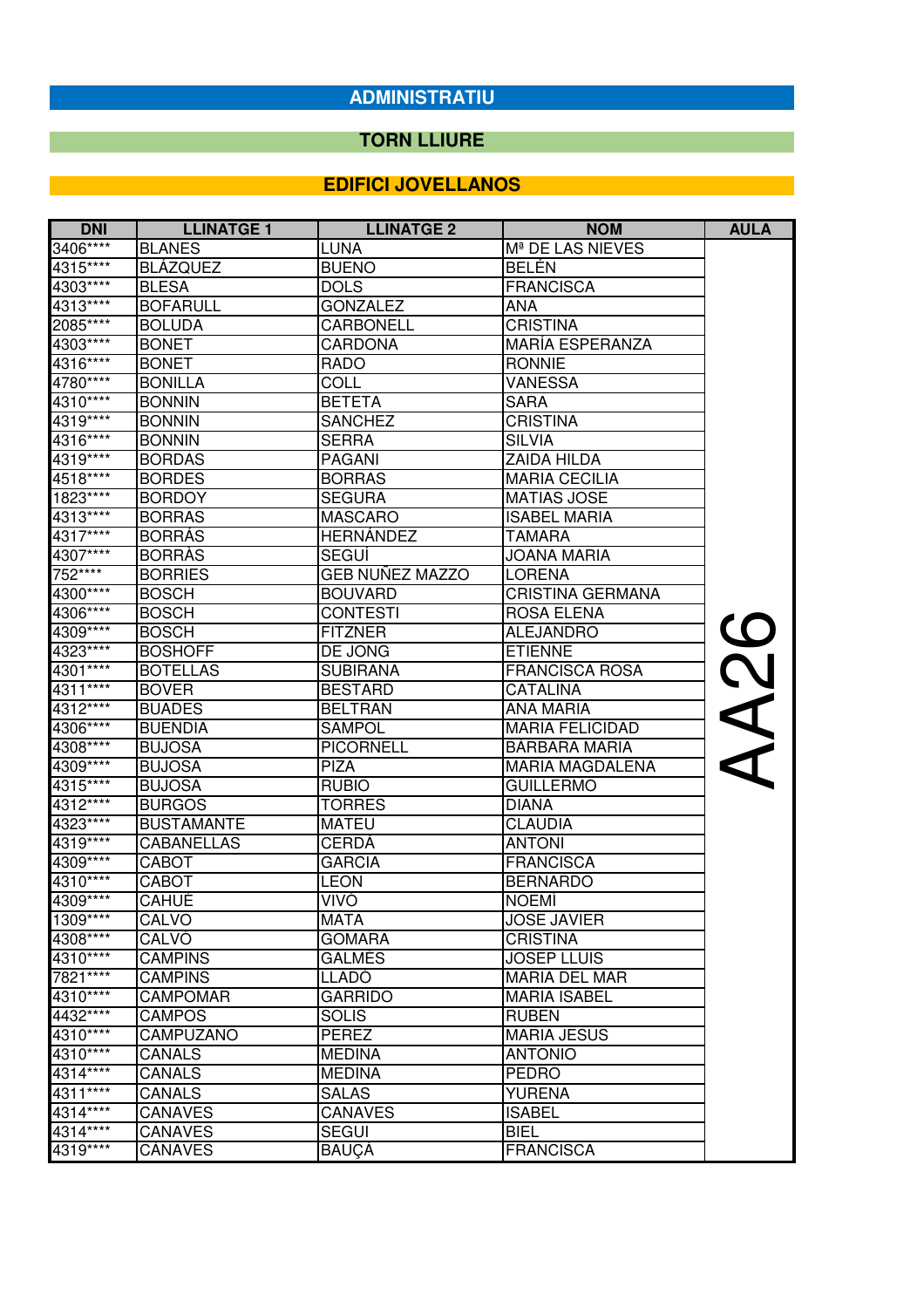#### **TORN LLIURE**

| <b>DNI</b> | <b>LLINATGE 1</b> | <b>LLINATGE 2</b> | <b>NOM</b>              | <b>AULA</b> |
|------------|-------------------|-------------------|-------------------------|-------------|
| 3734****   | CANOVAS           | <b>AGUILAR</b>    | <b>FRANCISCA</b>        |             |
| 4321****   | CÁNOVAS           | <b>FONTANELLA</b> | <b>BARTOLOME</b>        |             |
| 4301****   | <b>CANUDAS</b>    | <b>PUJOL</b>      | <b>MARIA</b>            |             |
| 4305****   | <b>CAÑADILLAS</b> | VARO              | <b>FRANCISCO</b>        |             |
| 4316****   | CAÑELLAS          | <b>ARCEGA</b>     | <b>BELISA</b>           |             |
| 4307****   | CAÑELLAS          | CAÑELLAS          | <b>PETRA</b>            |             |
| 4308****   | <b>CAÑELLAS</b>   | VENY              | <b>KATIANA</b>          |             |
| 4305****   | <b>CAPELLA</b>    | <b>RIPOLL</b>     | <b>MARIA</b>            |             |
| 7821****   | <b>CAPELLA</b>    | <b>SOLER</b>      | <b>MARIA</b>            |             |
| 4150****   | <b>CAPELLA</b>    | <b>NEGRE</b>      | <b>MARIA MARGALIDA</b>  |             |
| 4320****   | CAPLLONCH         | JUAN              | <b>CARMEN PIA</b>       |             |
| 4158****   | CAPÓ              | <b>ADROVER</b>    | <b>BARBARA</b>          |             |
| 4318****   | <b>CARBONELL</b>  | <b>PONS</b>       | <b>CRISTINA</b>         |             |
| 4152****   | <b>CARBONELL</b>  | RAYÓ              | <b>FRANCISCA</b>        |             |
| 4151****   | <b>CARBONELL</b>  | <b>RAMIS</b>      | <b>CATERINA MARIA</b>   |             |
| 4307****   | <b>CARDELL</b>    | <b>FLUXA</b>      | <b>CATALINA</b>         |             |
| $4312***$  | <b>CARDENAS</b>   | <b>AMENGUAL</b>   | <b>FRANCISCO JAVIER</b> |             |
| 7112****   | <b>CÁRDENAS</b>   | <b>SÁNCHEZ</b>    | <b>ALICIA BELÉN</b>     |             |
| 4310****   | <b>CARDONA</b>    | VIDAL             | <b>MARIA MAGDALENA</b>  |             |
| 5145****   | <b>CARMONA</b>    | <b>DIAZ</b>       | <b>ALFONSO</b>          |             |
| 4297****   | CARRASCOSA        | <b>PUYOL</b>      | <b>ESPERANZA</b>        | AA27        |
| 4312****   | <b>CARRERAS</b>   | <b>LLABRES</b>    | <b>ROSA CATALINA</b>    |             |
| 4150****   | <b>CARRERAS</b>   | <b>MOREDA</b>     | <b>XAVIER</b>           |             |
| 4306****   | <b>CARRIO</b>     | <b>MARTINEZ</b>   | JUAN                    |             |
| 4319****   | <b>CASADO</b>     | <b>LOPEZ</b>      | YOLANDA                 |             |
| 4312****   | <b>CASAJUS</b>    | <b>EITO</b>       | <b>LORENA</b>           |             |
| 1823 ****  | <b>CASTELL</b>    | <b>FONT</b>       | <b>TONI</b>             |             |
| 4302****   | <b>CASTILLO</b>   | <b>ESPARCIA</b>   | <b>JOSE MARIA</b>       |             |
| 4305****   | CATALA            | <b>HERNANDEZ</b>  | <b>MARIA ANA</b>        |             |
| 4157****   | CATALÀ            | <b>MONROIG</b>    | <b>MARIA MONTSERRAT</b> |             |
| 4312****   | CAU               | <b>FERRANDO</b>   | <b>MARTA</b>            |             |
| 4149****   | <b>CAULES</b>     | <b>MASCARO</b>    | <b>BEGOÑA</b>           |             |
| 5141****   | <b>CAVANA</b>     | <b>REDEL</b>      | <b>ELENA</b>            |             |
| 4313****   | <b>CELIÁ</b>      | <b>FORTANER</b>   | <b>ELENA</b>            |             |
| 4312****   | <b>CERA</b>       | <b>DUEÑAS</b>     | <b>ROSA MARIA</b>       |             |
| 4307****   | CERDO             | VANDELLOS         | <b>MABEL</b>            |             |
| 4320****   | CHAMARRO          | <b>GARRIDO</b>    | <b>CRISTINA</b>         |             |
| 4308****   | <b>CHAPARRO</b>   | <b>RODRIGUÉZ</b>  | <b>OLGA</b>             |             |
| 4312****   | <b>CIFRE</b>      | <b>BARCELO</b>    | <b>ESPERANÇA</b>        |             |
| 7821****   | <b>CIFRE</b>      | <b>MARTINEZ</b>   | JUAN                    |             |
| 4317****   | <b>CIFRE</b>      | <b>XAMENA</b>     | <b>EDUARD</b>           |             |
| 4320****   | <b>CISNEROS</b>   | <b>ALCARAZ</b>    | <b>CRISTIAN</b>         |             |
| $4314***$  | <b>CLADERA</b>    | <b>MONSERRAT</b>  | <b>JOSEFINA</b>         |             |
| 4310****   | <b>CLADERA</b>    | <b>REBASSA</b>    | <b>PEDRONA</b>          |             |
| 3733 ****  | CLAR              | <b>ARAGON</b>     | <b>CATALINA</b>         |             |
| 7821****   | <b>CLIMENT</b>    | <b>APARISI</b>    | <b>MAITE</b>            |             |
| 4300****   | <b>COLL</b>       | <b>ALEMANY</b>    | <b>ESPERANÇA</b>        |             |
| 4312****   | COLL              | <b>BESTARD</b>    | <b>ESPERANZA</b>        |             |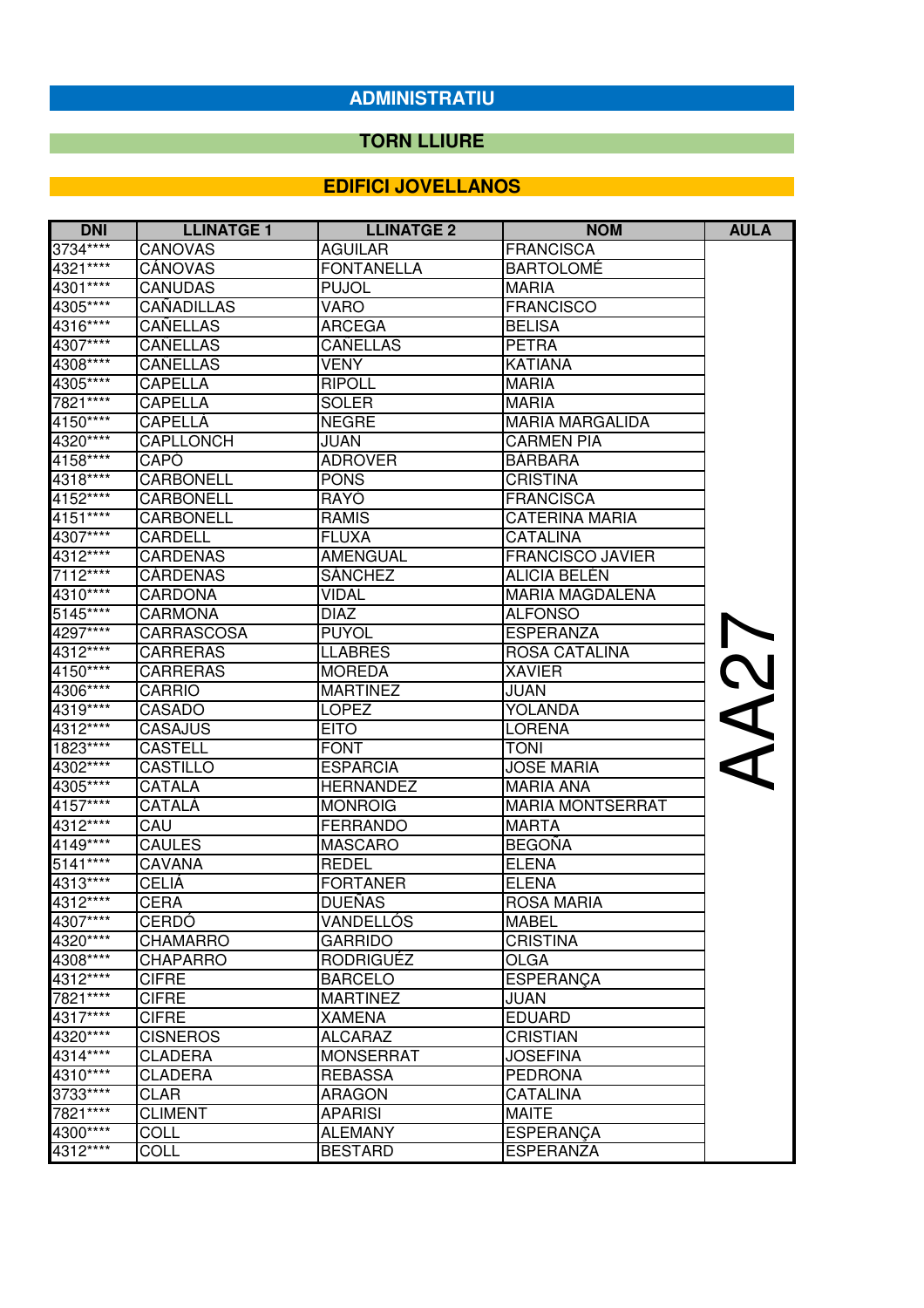## **TORN LLIURE**

| <b>DNI</b> | <b>LLINATGE 1</b>        | <b>LLINATGE 2</b>      | <b>NOM</b>              | <b>AULA</b> |
|------------|--------------------------|------------------------|-------------------------|-------------|
| 3406****   | <b>COLL</b>              | <b>CAMPAYO</b>         | <b>JOSE LUIS</b>        |             |
| 4308****   | <b>COLL</b>              | <b>PASCUAL</b>         | <b>ADELA</b>            |             |
| 4307****   | <b>COLL</b>              | PERELLÓ                | MARGARITA M.            |             |
| 4302****   | COLL                     | <b>SAMPOL</b>          | <b>JUANA MARIA</b>      |             |
| 4144****   | <b>COLOMAR</b>           | <b>RAMON</b>           | <b>MACIANA</b>          |             |
| 4144****   | <b>COLOMAR</b>           | <b>RAMON</b>           | <b>MARIA DE FATIMA</b>  |             |
| 4305****   | <b>COLOMBAS</b>          | <b>SALAS</b>           | <b>ANTONI JOAN</b>      |             |
| 4308****   | <b>COMAS</b>             | <b>BORRAS</b>          | <b>CATALINA</b>         |             |
| 4316****   | <b>CONTRERAS</b>         | <b>GARCIA</b>          | <b>MARIA ISABEL</b>     |             |
| 4346****   | CONTRERAS ORDOÑEZ TORRES |                        | <b>EZEQUIEL</b>         |             |
| 3406****   | CORDERO                  | <b>SÁNCHEZ</b>         | <b>JUAN</b>             |             |
| 4311****   | <b>CORRALES</b>          | LLADO                  | <b>LUIS</b>             |             |
| 4297****   | <b>CORTES</b>            | <b>LLANERAS</b>        | <b>PAULA</b>            |             |
| 2166****   | <b>CORTÉS</b>            | <b>SAMPER</b>          | <b>MARÍA DEL PILAR</b>  |             |
| 4307****   | <b>COSTA</b>             | FIOL                   | <b>LUIS</b>             |             |
| 5244****   | <b>COZAR</b>             | <b>BURGALETA</b>       | <b>SARA</b>             |             |
| 4306****   | <b>CRESPI</b>            | <b>AGUILO</b>          | <b>MARIA ISABEL</b>     |             |
| 1823****   | <b>CRESPI</b>            | <b>BESTARD</b>         | MARGARITA               |             |
| 4311****   | <b>CRESPI</b>            | <b>PASCUAL</b>         | <b>FRANCISCA</b>        | ABO         |
| 4309****   | <b>CRESPI</b>            | <b>CRESPI</b>          | <b>ANTÒNIA</b>          |             |
| 0881****   | <b>CRESPO</b>            | <b>PIZARRO</b>         | <b>ANTONIO</b>          |             |
| 4176****   | <b>CUADRADO</b>          | <b>JIMENEZ</b>         | <b>RICARDO</b>          |             |
| 4304****   | <b>CUART</b>             | <b>GUAL</b>            | <b>JUANA MARIA</b>      |             |
| 4311****   | <b>CUBELES</b>           | <b>MAGNUSSON</b>       | <b>YOLANDA</b>          |             |
| 1823****   | <b>CUESTA</b>            | <b>HORTELANO</b>       | <b>SANTIAGO</b>         |             |
| 4319****   | <b>DARDER</b>            | GACÍAS                 | MARÍA DEL MAR           |             |
| 4310****   | DE FRANCISCO             | <b>DEL VALLE</b>       | <b>SONIA</b>            |             |
| 1823****   | DE LA VEGA               | <b>LLOMPART</b>        | <b>CATALINA</b>         |             |
| 4311****   | <b>DE LAPRESA</b>        | RODRÍGUEZ-CONTRERALUIS |                         |             |
| 4315****   | DEL HOYO                 | <b>BLANES</b>          | <b>CARMEN</b>           |             |
| 4317****   | DEL RIO                  | <b>MARTINEZ</b>        | <b>VERONICA</b>         |             |
| 4313****   | DEL RIO                  | <b>SANCHEZ</b>         | <b>SILVIA</b>           |             |
| $4311***$  | <b>DEL TORO</b>          | DE LAS HERAS           | <b>SONIA</b>            |             |
| 4313****   | <b>DELGADO</b>           | <b>RUL-LAN</b>         | <b>MAR</b>              |             |
| 4308****   | <b>DELTORO</b>           | DE LAS HERAS           | <b>MARIA CONCEPCION</b> |             |
| 4313****   | <b>DIAZ</b>              | <b>ALCOBENDAS</b>      | <b>ROSA MARIA</b>       |             |
| 4318****   | <b>DIAZ</b>              | CAPO                   | <b>FRANCISCO JOSE</b>   |             |
| $4311***$  | <b>DIAZ</b>              | <b>FAJARDO</b>         | <b>FRANCISCA</b>        |             |
| 3967****   | <b>DIAZ</b>              | <b>RIUBIO</b>          | <b>ANDRES ANGEL</b>     |             |
| 4318****   | <b>DÍAZ</b>              | CAPÓ                   | <b>DANIEL</b>           |             |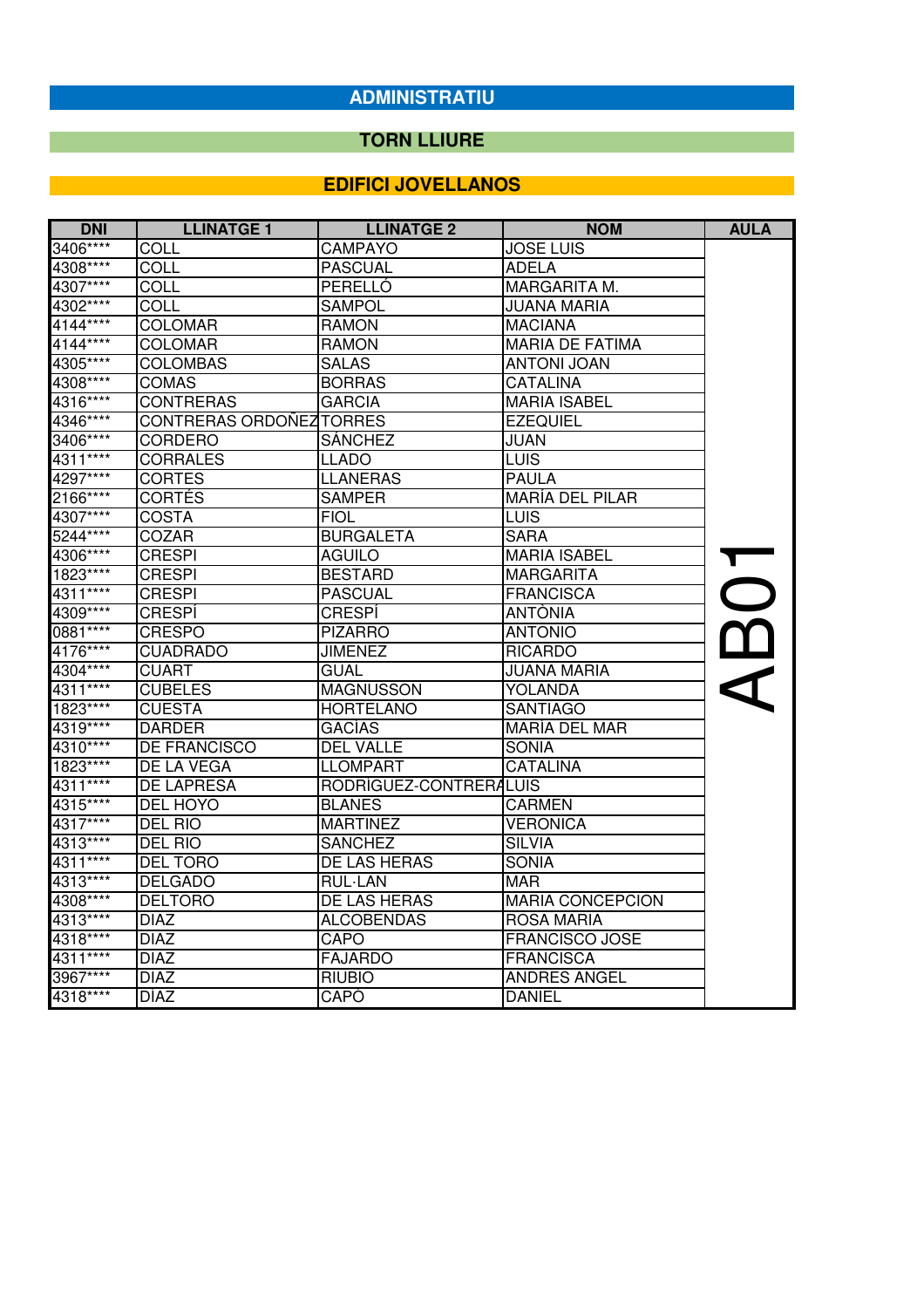## **TORN LLIURE**

| <b>DNI</b> | <b>LLINATGE 1</b> | <b>LLINATGE 2</b> | <b>NOM</b>              | <b>AULA</b>       |
|------------|-------------------|-------------------|-------------------------|-------------------|
| 3281****   | <b>DIEZ</b>       | <b>BALBAS</b>     | <b>DAVID</b>            |                   |
| 4296****   | <b>DOLÇ</b>       | <b>MATEU</b>      | <b>MATEU</b>            |                   |
| 4302****   | <b>DOMINGO</b>    | <b>FONTIRROIG</b> | <b>ENCARNACIÓN</b>      |                   |
| $2512***$  | <b>DOMINGUEZ</b>  | DIAZ              | <b>FRANCISCA</b>        |                   |
| 4316****   | <b>DUQUE</b>      | RUIZ              | LIDIA                   |                   |
| 4316****   | <b>DURAN</b>      | <b>GARCIA</b>     | ANA                     |                   |
| 4303****   | <b>DURAN</b>      | VALLEJO           | <b>MARIA MAGDALENA</b>  |                   |
| 1605****   | <b>EGURROLA</b>   | <b>HORMAETXEA</b> | <b>XABIER</b>           |                   |
| 4313****   | EL OUELHANI       | <b>BERROUHOU</b>  | AMAN                    |                   |
| 1822****   | <b>ENSEÑAT</b>    | <b>FEMENIAS</b>   | <b>CATALINA</b>         |                   |
| 4307****   | <b>ENSEÑAT</b>    | <b>MIRO</b>       | <b>MARGARITA</b>        |                   |
| 1822****   | <b>ESCALAS</b>    | <b>VICENS</b>     | JOAN                    |                   |
| 4308****   | <b>ESCANELLAS</b> | <b>PALMER</b>     | <b>VICTORIA</b>         |                   |
| 3406****   | <b>ESCOBEDO</b>   | <b>IBAÑEZ</b>     | <b>EDUARDO</b>          |                   |
| 4314****   | <b>ESPADAS</b>    | TORRES            | <b>BEATRIZ</b>          |                   |
| 4306****   | <b>ESPIAS</b>     | <b>GARCIA</b>     | EVA Mª                  |                   |
| 4321****   | <b>ESTARELLAS</b> | <b>PIZARRO</b>    | <b>MARIA DEL MAR</b>    |                   |
| 4311****   | <b>ESTARELLAS</b> | SALVÄ             | <b>CARMEN</b>           |                   |
| 7101****   | <b>ESTÉBANEZ</b>  | LERA              | DAVID                   |                   |
| $4311***$  | <b>ESTEVE</b>     | <b>MANJON</b>     | EVA MARIA               |                   |
| 4052****   | <b>ESTRACH</b>    | <b>BRUNET</b>     | <b>MONICA</b>           |                   |
| 2646****   | <b>EXPOSITO</b>   | <b>EXPOSITO</b>   | <b>INES</b>             | $\rm\thinspace S$ |
| 1895****   | <b>FABRA</b>      | <b>ROCA</b>       | <b>EDUARD</b>           |                   |
| 4313****   | <b>FAJARDO</b>    | <b>FERRIOL</b>    | <b>PAQUITA</b>          |                   |
| 4308****   | <b>FAYAS</b>      | <b>RICO</b>       | Mª BLANCA               |                   |
| 4303****   | <b>FERNANDEZ</b>  | <b>ARIAS</b>      | <b>MARIA MATILDE</b>    |                   |
| 4308****   | <b>FERNANDEZ</b>  | <b>CABEZAS</b>    | <b>MARTA</b>            |                   |
| 4308****   | <b>FERNANDEZ</b>  | <b>HERNANDEZ</b>  | <b>ANTONIO</b>          |                   |
| 7506****   | <b>FERNANDEZ</b>  | <b>IRIGARAY</b>   | <b>JULIA</b>            |                   |
| 4340****   | <b>FERNANDEZ</b>  | JABALERA          | <b>MIGUEL</b>           |                   |
| 4318****   | <b>FERNANDEZ</b>  | <b>MARCOTE</b>    | <b>JORGE</b>            |                   |
| 5282****   | <b>FERNANDEZ</b>  | <b>MONTORO</b>    | <b>MARIA ELENA</b>      |                   |
| 1823****   | <b>FERNANDEZ</b>  | <b>PERIAGO</b>    | <b>MARIA AGUSTINA</b>   |                   |
| 4313****   | <b>FERNANDEZ</b>  | <b>QUETGLAS</b>   | <b>ALBERTO</b>          |                   |
| 4313****   | <b>FERNANDEZ</b>  | <b>QUETGLAS</b>   | <b>INES</b>             |                   |
| 4317****   | <b>FERNANDEZ</b>  | <b>QUETGLAS</b>   | <b>LAURA</b>            |                   |
| 4309****   | FERNANDEZ         | <b>SAEZ</b>       | <b>ALICIA</b>           |                   |
| 4317****   | FERNÁNDEZ         | <b>FUSTER</b>     | <b>ARTURO</b>           |                   |
| 4310****   | FERNÁNDEZ         | GARCÍA            | <b>MARÍA DEL CARMEN</b> |                   |
| 4346****   | FERNÁNDEZ         | <b>LOMBARDO</b>   | <b>ARES</b>             |                   |
| 4308****   | FERNÁNDEZ         | TRAVÉ             | <b>SILVIA</b>           |                   |
| 4400****   | FERNÁNDEZ         | ALARCÓN           | <b>YOLANDA</b>          |                   |
| 4307****   | <b>FERRAGUT</b>   | CARREÑO           | <b>BERNARDO</b>         |                   |
| 4303****   | FERRÉ             | <b>BRAVO</b>      | JOSÉ MARÍA              |                   |
| 4317****   | <b>FERRER</b>     | AMER              | <b>PERE</b>             |                   |
| 4309****   | <b>FERRER</b>     | <b>COLOMET</b>    | <b>JOSEFINA</b>         |                   |
| 4305****   | <b>FERRER</b>     | PÉREZ             | AURORA DE LA PAZ        |                   |
| 4309****   | <b>FERRER</b>     | <b>SANCHO</b>     | <b>MARIA SOLEDAD</b>    |                   |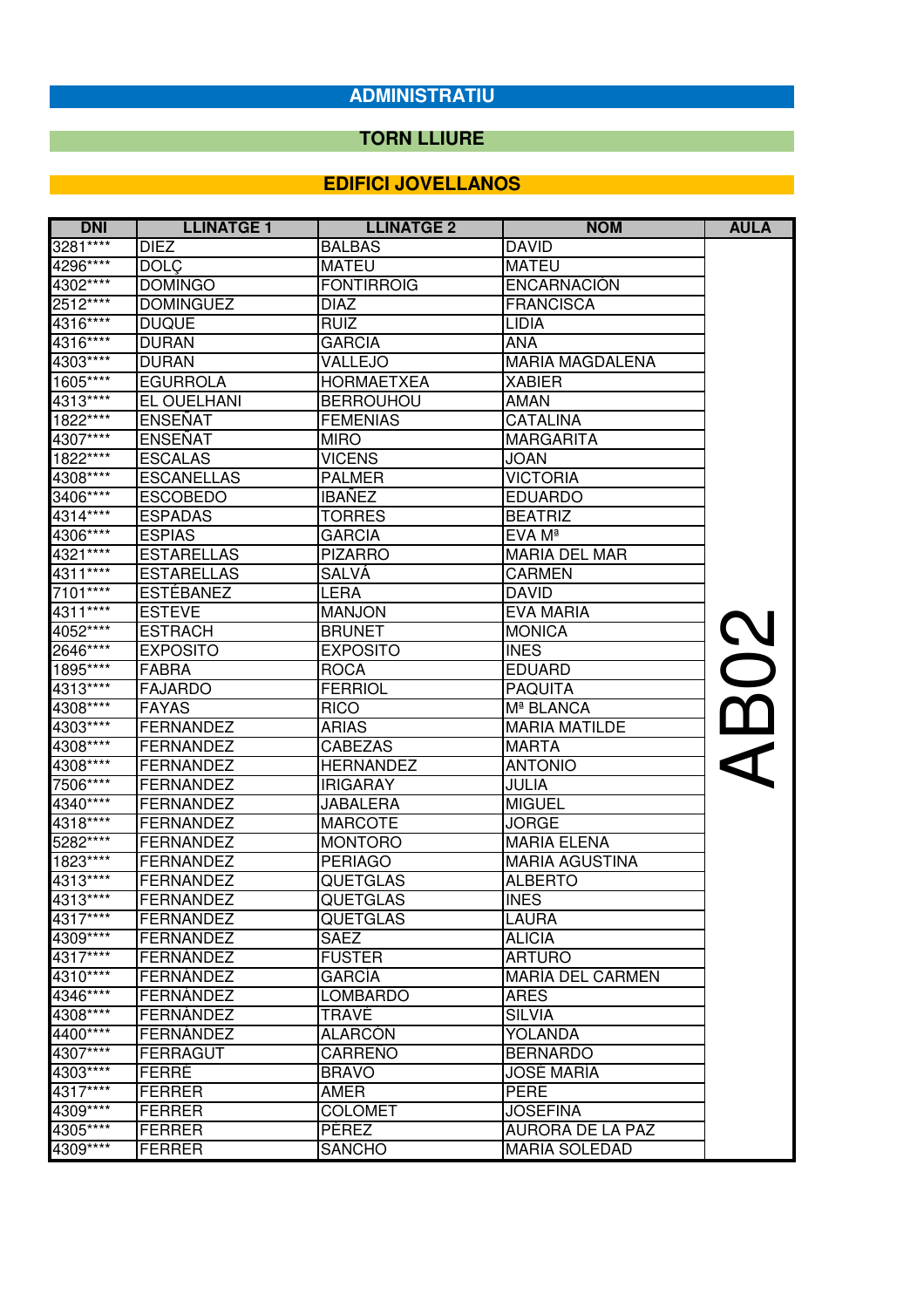#### **TORN LLIURE**

| <b>DNI</b> | <b>LLINATGE 1</b>  | <b>LLINATGE 2</b>  | <b>NOM</b>           | <b>AULA</b>              |
|------------|--------------------|--------------------|----------------------|--------------------------|
| 4311****   | <b>FERRIOL</b>     | <b>BERGAS</b>      | <b>FRANCISCA</b>     |                          |
| 4315****   | FERRIOL            | <b>ESCUDERO</b>    | <b>MIGUEL</b>        |                          |
| 4311****   | <b>FIOL</b>        | <b>DOLS</b>        | <b>ANTONIO</b>       |                          |
| $4310***$  | <b>FIOL</b>        | I CLADERA          | <b>JOAN</b>          |                          |
| 4309****   | <b>FIOL</b>        | <b>LLAMAS</b>      | <b>OSCAR</b>         |                          |
| 4307****   | <b>FIOL</b>        | <b>PUIG</b>        | <b>MARIA ISABEL</b>  |                          |
| 4320****   | Fiol               | Serra              | Miquel Lluis         |                          |
| $4152***$  | <b>FLAQUER</b>     | <b>FEBRER</b>      | <b>NICOLAS</b>       |                          |
| 4304****   | <b>FLEXAS</b>      | <b>PENMAN</b>      | <b>DOROTEA</b>       |                          |
| 4318****   | <b>FLORES</b>      | <b>SANCENON</b>    | <b>IGNASIO</b>       |                          |
| 4313****   | <b>FLUXA</b>       | <b>LUNA</b>        | <b>CRISTINA</b>      |                          |
| 4305****   | <b>FONT</b>        | <b>GARCIA</b>      | <b>MARIA ELENA</b>   |                          |
| 4152****   | <b>FORNES</b>      | <b>CARBONELL</b>   | <b>BERNAT</b>        | <b>C</b>                 |
| 4318****   | <b>FORTEZA</b>     | <b>RAMIS</b>       | <b>EVA</b>           |                          |
| 4318****   | <b>FORTEZA</b>     | <b>RAMIS</b>       | <b>JOSEP</b>         | $\overline{\phantom{0}}$ |
| 4353****   | <b>FOZ</b>         | <b>AGUILAR</b>     | <b>JOSEP FERRAN</b>  |                          |
| 4309****   | FRANCO             | <b>FRANCO</b>      | <b>MERCEDES</b>      |                          |
| 4310****   | <b>FRANCO</b>      | SANTANDREU         | <b>AGUSTINA</b>      |                          |
| 4309****   | FRAU               | <b>FLEXAS</b>      | <b>MARTA</b>         |                          |
| 4309****   | FRAU               | <b>MONTERRUBIO</b> | <b>RICARDO</b>       |                          |
| 4307****   | <b>FRONTERA</b>    | <b>MONSERRAT</b>   | <b>MARIA DEL MAR</b> |                          |
| 7273****   | <b>FUENTE</b>      | <b>PASCUAL</b>     | <b>SONIA</b>         |                          |
| 4432****   | <b>FUENTES</b>     | <b>ARCONADA</b>    | <b>SUSANA</b>        |                          |
| 4304****   | <b>FULLANA</b>     | <b>PUIGSERVER</b>  | JUANA MARIA          |                          |
| $4157***$  | <b>FUSTER</b>      | <b>BARCELO</b>     | <b>FRANCINA</b>      |                          |
| 4313****   | <b>FUSTER</b>      | <b>CUERVO</b>      | <b>PATRICIA</b>      |                          |
| $1822***$  | <b>FUSTER</b>      | <b>HORRACH</b>     | <b>MARGARITA</b>     |                          |
| 4321****   | <b>FUSTER</b>      | <b>MARTI</b>       | <b>ESPERANZA</b>     |                          |
| 4309****   | <b>GALLASTEGUI</b> | <b>ALEMANY</b>     | <b>MARIA EUGENIA</b> |                          |
| 1822****   | <b>GALMES</b>      | <b>FEBRER</b>      | <b>JAIME</b>         |                          |
| $1822***$  | <b>GALMÉS</b>      | <b>MATAMALAS</b>   | <b>JOAN</b>          |                          |
| 4310****   | <b>GALVEZ</b>      | <b>SANCHEZ</b>     | <b>MARTA MARIA</b>   |                          |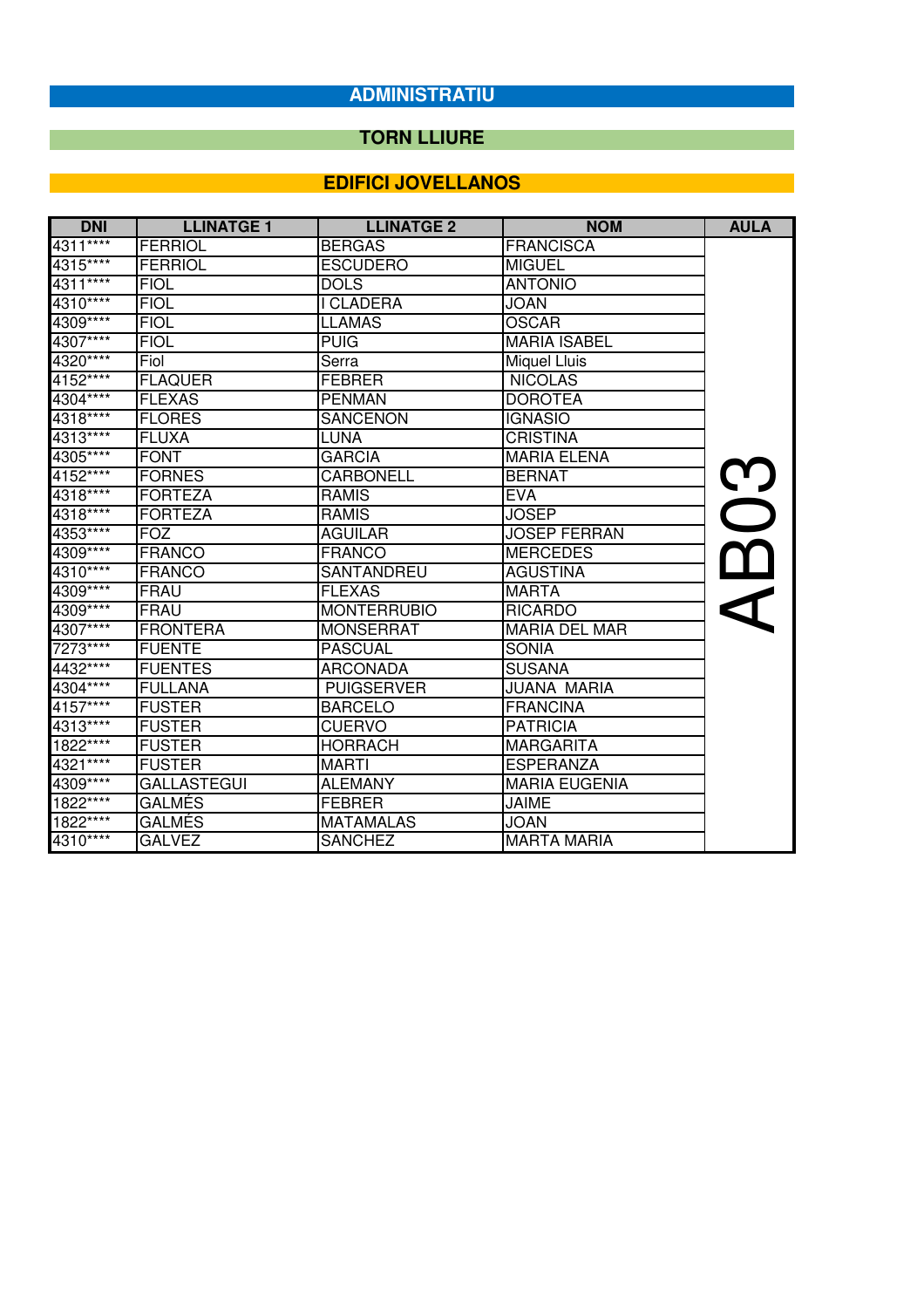## **TORN LLIURE**

| <b>DNI</b> | <b>LLINATGE 1</b> | <b>LLINATGE 2</b> | <b>NOM</b>              | <b>AULA</b> |
|------------|-------------------|-------------------|-------------------------|-------------|
| 4310****   | <b>GARAU</b>      | <b>CARRERAS</b>   | <b>ENRIQUE</b>          |             |
| 4312****   | <b>GARAU</b>      | <b>DELGADO</b>    | <b>SANTIAGO</b>         |             |
| 4154****   | GARAU             | <b>MAS</b>        | <b>CRISTINA</b>         |             |
| 4322****   | <b>GARAU</b>      | <b>NADAL</b>      | <b>ROSA</b>             |             |
| 1822****   | <b>GARAU</b>      | <b>OLIVER</b>     | <b>CATALINA</b>         |             |
| 1823 ****  | <b>GARAU</b>      | <b>TUR</b>        | <b>CATALINA MARIA</b>   |             |
| 4317****   | <b>GARCIA</b>     | <b>CABRERA</b>    | <b>MARIA TERESA</b>     |             |
| 4317****   | <b>GARCIA</b>     | CALVO             | <b>TAMARA ZOE</b>       |             |
| 2001****   | <b>GARCIA</b>     | <b>CLIMENT</b>    | <b>MARIA</b>            |             |
| 7821****   | <b>GARCIA</b>     | COLL              | <b>VICENTA</b>          |             |
| 4313****   | <b>GARCIA</b>     | <b>DIEZ</b>       | <b>RAQUEL</b>           |             |
| 4318****   | <b>GARCIA</b>     | <b>FIDALGO</b>    | <b>BEGOÑA</b>           |             |
| 4318****   | <b>GARCIA</b>     | <b>FIOL</b>       | <b>NURIA</b>            |             |
| 4314****   | <b>GARCIA</b>     | GARCIA            | <b>ISMAEL</b>           |             |
| 4312****   | <b>GARCIA</b>     | <b>GARCIA</b>     | MARIA TERESA            |             |
| 4316****   | <b>GARCIA</b>     | <b>GIMENEZ</b>    | <b>VIRGINIA</b>         |             |
| 4310****   | <b>GARCIA</b>     | <b>GONZALEZ</b>   | <b>ANIUDACU</b>         |             |
| 4149****   | <b>GARCIA</b>     | <b>HUERTAS</b>    | <b>MARIA DEL CARMEN</b> |             |
| 1823****   | <b>GARCIA</b>     | <b>MORENO</b>     | Mª ISABEL               | 20          |
| 1823****   | <b>GARCIA</b>     | <b>MOYA</b>       | <b>MARIA CRISTINA</b>   |             |
| 4308****   | <b>GARCIA</b>     | <b>MUNAR</b>      | <b>MARTA SALOME</b>     | AB          |
| 0884****   | <b>GARCIA</b>     | <b>PIÑEIRO</b>    | <b>MANUELA</b>          |             |
| $1177***$  | <b>GARCIA</b>     | <b>SIMON</b>      | <b>MARIA MERCEDES</b>   |             |
| 4311****   | <b>GARCIA</b>     | <b>VEGA</b>       | <b>MARIA ELENA</b>      |             |
| 3406****   | <b>GARCÍA</b>     | <b>AGUILÓ</b>     | <b>LIDIA</b>            |             |
| 4542****   | <b>GARCÍA</b>     | <b>MARCOS</b>     | <b>GUSTAVO</b>          |             |
| 7820****   | <b>GARCIAS</b>    | <b>TRUYOLS</b>    | <b>MARGARITA</b>        |             |
| 4311****   | GARÍ              | <b>CALAFELL</b>   | <b>AINA</b>             |             |
| 3812****   | <b>GARRIDO</b>    | <b>LOPEZ</b>      | <b>FRANCISCO JAVIER</b> |             |
| 4305****   | <b>GARRIGÓ</b>    | <b>CAMPINS</b>    | <b>CATALINA M</b>       |             |
| 1822****   | <b>GAYA</b>       | <b>SUREDA</b>     | <b>MARIA APOLONIA</b>   |             |
| 4312****   | GAYÀ              | <b>TOMÀS</b>      | <b>SEBASTIA</b>         |             |
| 4315****   | <b>GELABERT</b>   | CAPARROS          | JUANA MARIA             |             |
| 3733****   | <b>GENOVART</b>   | <b>ROSSELLO</b>   | <b>MARIA JOSE</b>       |             |
| 4432****   | <b>GERVILLA</b>   | <b>ALMENDROS</b>  | <b>FRANCISCA</b>        |             |
| 4312****   | <b>GERVILLA</b>   | <b>ALMENDROS</b>  | <b>MERCEDES GRACIA</b>  |             |
| 4309****   | <b>GERVILLA</b>   | <b>GARCIA</b>     | <b>CRISTINA</b>         |             |
| 4432****   | GIL               | <b>BURGUERA</b>   | <b>FERNANDO</b>         |             |
| 4307****   | GILMARTIN         | <b>BARBADO</b>    | <b>MARIA SEYLA</b>      |             |
| 4308****   | <b>GIMENEZ</b>    | <b>BORRAS</b>     | <b>MARIA NIEVES</b>     |             |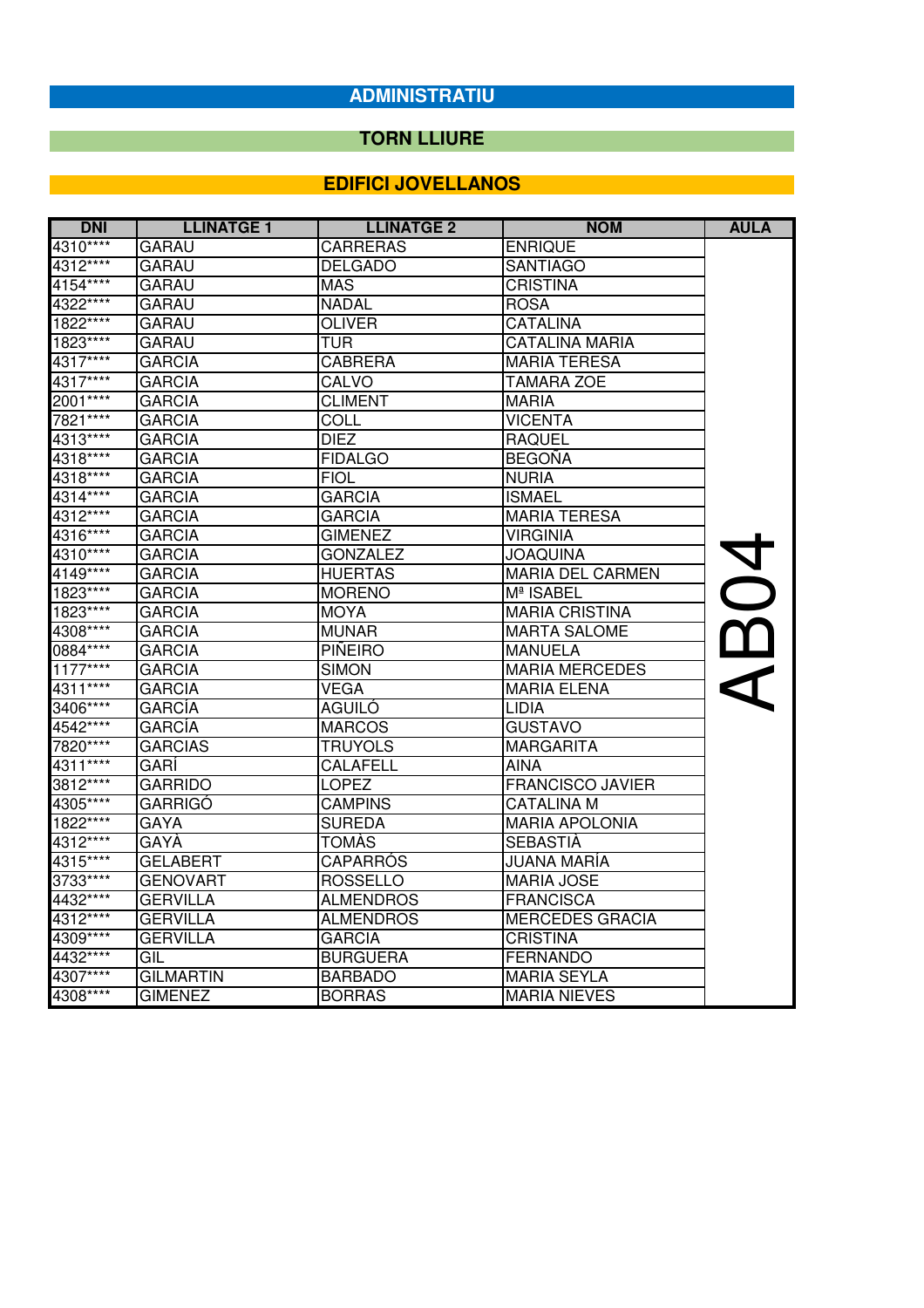#### **TORN LLIURE**

| <b>DNI</b> | <b>LLINATGE 1</b> | <b>LLINATGE 2</b> | <b>NOM</b>                 | <b>AULA</b>          |
|------------|-------------------|-------------------|----------------------------|----------------------|
| 4317****   | <b>GIMENEZ</b>    | <b>RODRIGUEZ</b>  | <b>ISABEL</b>              |                      |
| 4151****   | <b>GINARD</b>     | <b>PALOU</b>      | <b>MIQUEL</b>              |                      |
| 4308****   | <b>GIORDANO</b>   | <b>ARTICARDI</b>  | <b>PAOLA</b>               |                      |
| 4309****   | <b>GIRONELLA</b>  | GARRIGA           | <b>ELENA</b>               |                      |
| 3406****   | <b>GISPERT</b>    | TERRASA           | <b>SUSANA</b>              |                      |
| 0564 ****  | <b>GOMEZ</b>      | <b>GARCIA</b>     | <b>CARMEN</b>              |                      |
| 4310****   | <b>GOMEZ</b>      | <b>GENOVARD</b>   | <b>NIEVES</b>              |                      |
| 4306****   | <b>GOMEZ</b>      | <b>LOPEZ</b>      | <b>JOSE</b>                |                      |
| 3406****   | <b>GOMEZ</b>      | <b>PEREZ</b>      | <b>FRANCISCO JAVIER</b>    |                      |
| $4321***$  | <b>GOMILA</b>     | <b>DOMINGO</b>    | <b>LAURA MERCEDES</b>      |                      |
| 4310****   | <b>GOMILA</b>     | <b>ENSEÑAT</b>    | ANA MARÍA                  |                      |
| 3734****   | <b>GOMILA</b>     | <b>GOMILA</b>     | <b>JOANA</b>               |                      |
| 4314****   | <b>GOMILA</b>     | <b>MOREY</b>      | <b>ANTONIA</b>             |                      |
| 4347****   | <b>GONZALEZ</b>   | <b>BUENO</b>      | <b>JESICA</b>              |                      |
| 4312****   | <b>GONZALEZ</b>   | <b>MACHADO</b>    | <b>MARIA TERESA</b>        |                      |
| 4318****   | <b>GONZALEZ</b>   | <b>MERINO</b>     | <b>MIRIAM</b>              |                      |
| 4315****   | <b>GONZALEZ</b>   | <b>OLIVAS</b>     | <b>MARTA</b>               |                      |
| 4311****   | <b>GONZALEZ</b>   | <b>PARADELA</b>   | <b>MARIA ANTONIA</b>       |                      |
| 3651****   | <b>GONZÁLEZ</b>   | OTERMIN           | <b>JUAN CARLOS</b>         | <b>SO</b>            |
| 4348****   | <b>GORDO</b>      | <b>SALGUERO</b>   | <b>FRANCISCO</b>           |                      |
| 4305****   | GOST              | <b>MARTINEZ</b>   | <b>ISABEL MARIA</b>        |                      |
| 4315****   | <b>GOYENECHEA</b> | <b>MESONERO</b>   | <b>MARTA ROSA</b>          | $\mathbf{\Omega}$    |
| 4311****   | <b>GRANADOS</b>   | <b>GAMERO</b>     | Mª TERESA                  | $\blacktriangleleft$ |
| 4312****   | <b>GRIMALT</b>    | <b>DURAN</b>      | <b>MARGARITA</b>           |                      |
| 4307****   | <b>GUAL</b>       | <b>CATANY</b>     | <b>CRISTINA</b>            |                      |
| 7821****   | GUAL              | <b>COLL</b>       | <b>INMACULADA</b>          |                      |
| $1821***$  | <b>GUAL</b>       | <b>GUAL</b>       | <b>MARGARITA</b>           |                      |
| 4316****   | <b>GUAL</b>       | <b>MARIN</b>      | <b>MARGARITA</b>           |                      |
| 7821 ****  | <b>GUARDIOLA</b>  | MIR.              | <b>MARIA MAGDALENA</b>     |                      |
| 4315****   | <b>GUARÍ</b>      | <b>TORRES</b>     | <b>JUAN FRANCISCO</b>      |                      |
| 4305****   | <b>GUARINO</b>    | <b>RIERA</b>      | INÉS CONSIGLIA             |                      |
| 4695****   | <b>GUASCH</b>     | <b>GUASCH</b>     | <b>MARIA DE LAS NIEVES</b> |                      |
| 4319****   | <b>GUASP</b>      | VIVÓ              | <b>VICENTE</b>             |                      |
| 4305****   | <b>HARO</b>       | <b>MATAS</b>      | <b>BERNARDO</b>            |                      |
| 4310****   | <b>HERNANDEZ</b>  | <b>ALEMANY</b>    | <b>JUANA MARIA</b>         |                      |
| 4309 ****  | <b>HERNANDEZ</b>  | <b>BUESO</b>      | <b>ANNA</b>                |                      |
| 4315****   | <b>HERNANDEZ</b>  | COZAR             | <b>SERGIO</b>              |                      |
| 4770****   | <b>HERNANDEZ</b>  | <b>GARCIA</b>     | <b>MARTA</b>               |                      |
| 4308****   | <b>HERNANDEZ</b>  | <b>PASCUAL</b>    | <b>FRANCISCA</b>           |                      |
| 4310****   | <b>HERNANDEZ</b>  | ZANCAJO           | <b>RAQUEL</b>              |                      |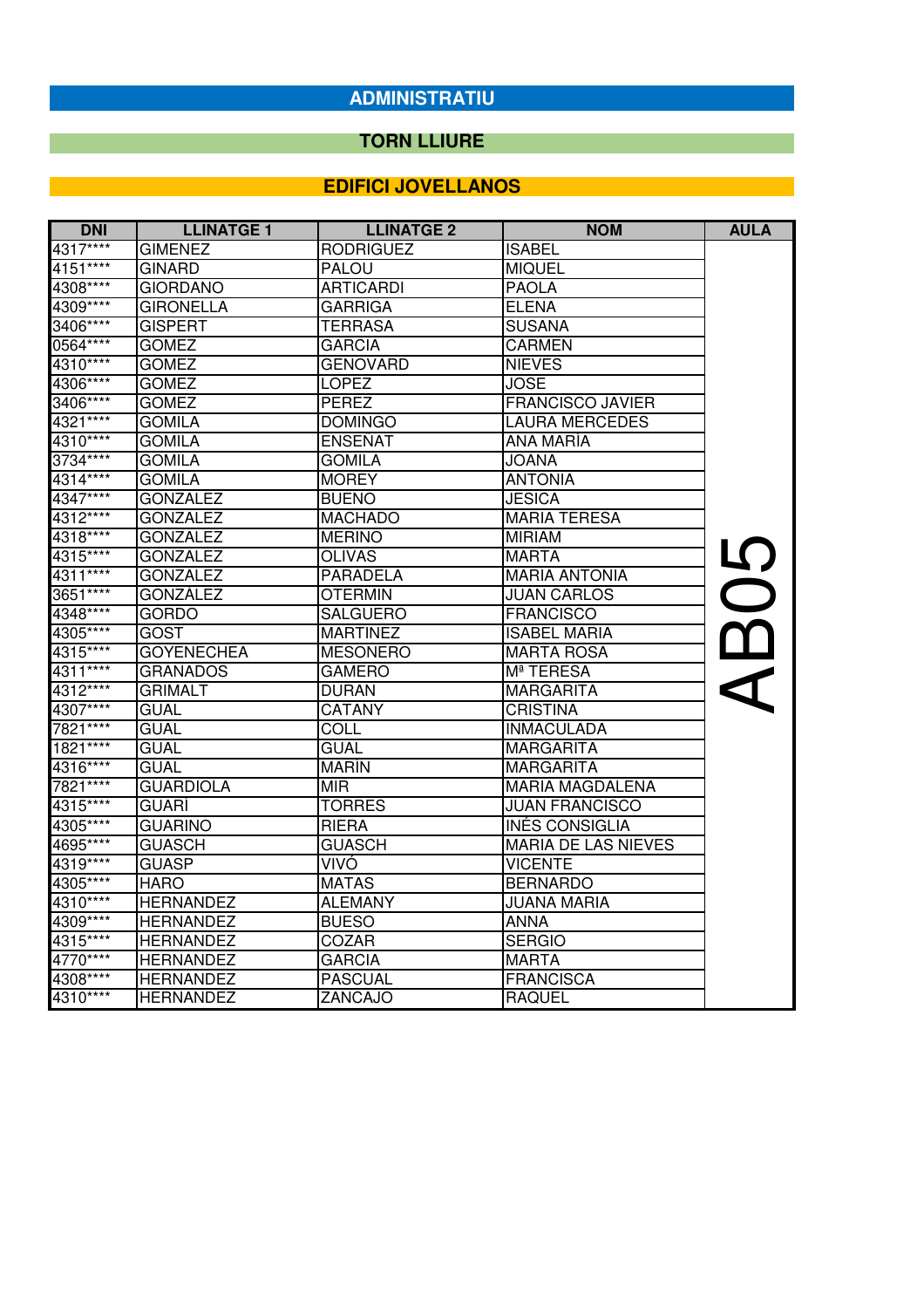## **TORN LLIURE**

| <b>DNI</b> | <b>LLINATGE 1</b> | <b>LLINATGE 2</b> | <b>NOM</b>              | <b>AULA</b> |
|------------|-------------------|-------------------|-------------------------|-------------|
| 4770****   | <b>HERNÁNDEZ</b>  | <b>GARCÍA</b>     | <b>MIRIAM</b>           |             |
| 9038 ****  | <b>HERRANZ</b>    | <b>SANZ</b>       | <b>ELSA</b>             |             |
| 4317****   | <b>HERRERA</b>    | <b>MARTIN</b>     | <b>MONICA</b>           |             |
| 1822****   | <b>HERREZUELO</b> | <b>BENITEZ</b>    | <b>ANTONIA</b>          |             |
| $4311***$  | <b>HOMAR</b>      | <b>SANSO</b>      | <b>GUILLERMO</b>        |             |
| 4310****   | <b>HORRACH</b>    | <b>TORRES</b>     | <b>MARTA</b>            |             |
| 4318****   | <b>INAREJOS</b>   | GIL               | <b>DOMINGO</b>          |             |
| 4304****   | <b>INIESTA</b>    | <b>FUSTER</b>     | <b>MIGUEL</b>           |             |
| 4312****   | <b>IRLES</b>      | <b>PRUNÉS</b>     | INGRID.                 |             |
| 4304****   | <b>ISASI</b>      | <b>MONTES</b>     | <b>MARÍA DEL CARMEN</b> |             |
| 4312****   | <b>ISERN</b>      | <b>BARCELÓ</b>    | <b>JOSE</b>             |             |
| 4307****   | JAIMEZ            | <b>LLADO</b>      | <b>JOSE MANUEL</b>      |             |
| 3733****   | <b>JAUME</b>      | ARANDA            | <b>ROSA</b>             |             |
| 4313****   | <b>JAUME</b>      | <b>ESCALAS</b>    | <b>CATALINA</b>         |             |
| 045****    | JIANU             |                   | <b>NICOLETA</b>         |             |
| 5282****   | <b>JIMENEZ</b>    | <b>FERNANDEZ</b>  | <b>MARIA ISABEL</b>     |             |
| 4321****   | <b>JIMENEZ</b>    | <b>GOMEZ</b>      | <b>CARMEN ALICIA</b>    | <b>AB06</b> |
| 3406****   | <b>JIMENEZ</b>    | <b>MOYA</b>       | <b>MARIA DEL PILAR</b>  |             |
| 4318****   | <b>JIMENEZ</b>    | <b>PAVO</b>       | <b>RAQUEL</b>           |             |
| 4315****   | <b>JIMENEZ</b>    | <b>RIBAS</b>      | <b>MARIA ANTONIA</b>    |             |
| 4322****   | <b>JIMÉNEZ</b>    | <b>CHIVA</b>      | <b>JUAN NAGIB</b>       |             |
| 4310****   | <b>JIMÉNEZ</b>    | <b>MELIS</b>      | <b>SILVIA</b>           |             |
| 3917****   | <b>JIMENEZ</b>    | PÉREZ             | <b>LIDIA</b>            |             |
| 4314****   | <b>JIMÉNEZ</b>    | <b>RIBAS</b>      | LUCÍA                   |             |
| 4300****   | <b>JIMÉNEZ</b>    | <b>RODRÍGUEZ</b>  | GLORIA                  |             |
| $1821***$  | <b>JOAN</b>       | I FONT            | <b>ANTONI</b>           |             |
| 4312****   | <b>JOVER</b>      | <b>BAUTISTA</b>   | <b>SERGIO</b>           |             |
| 4310****   | <b>JOVER</b>      | <b>VALERO</b>     | ROSA MARÍA              |             |
| 4307****   | JUAN              | <b>PALOU</b>      | <b>ANTONIA</b>          |             |
| 4303****   | JULIA             | <b>MAIMO</b>      | <b>MARIA MAGDALENA</b>  |             |
| 4315****   | JULIÀ             | <b>MONER</b>      | <b>GABRIEL</b>          |             |
| 4308****   | <b>JURADO</b>     | GARCIA            | JUANA MARIA             |             |
| 4301****   | <b>KLYNHOOT</b>   | <b>BARRERA</b>    | <b>CLAUDIO</b>          |             |
| 7244****   | KORTA             | <b>HERNÁNDEZ</b>  | <b>IMANOLE</b>          |             |
| 4313****   | <b>LABANDEIRA</b> | <b>BELMONTE</b>   | <b>EVA</b>              |             |
| 4314****   | LAGUNA            | SOTO              | <b>ALAN</b>             |             |
| 4310****   | <b>LARA</b>       | <b>MARTIN</b>     | <b>FATIMA</b>           |             |
| 7821****   | ILEON             | <b>MENA</b>       | <b>ANTONIA</b>          |             |
| $4145***$  | <b>LEONES</b>     | <b>LÓPEZ</b>      | <b>MONICA</b>           |             |
| 4309****   | <b>LLABRES</b>    | <b>ADROVER</b>    | <b>ANTONIO</b>          |             |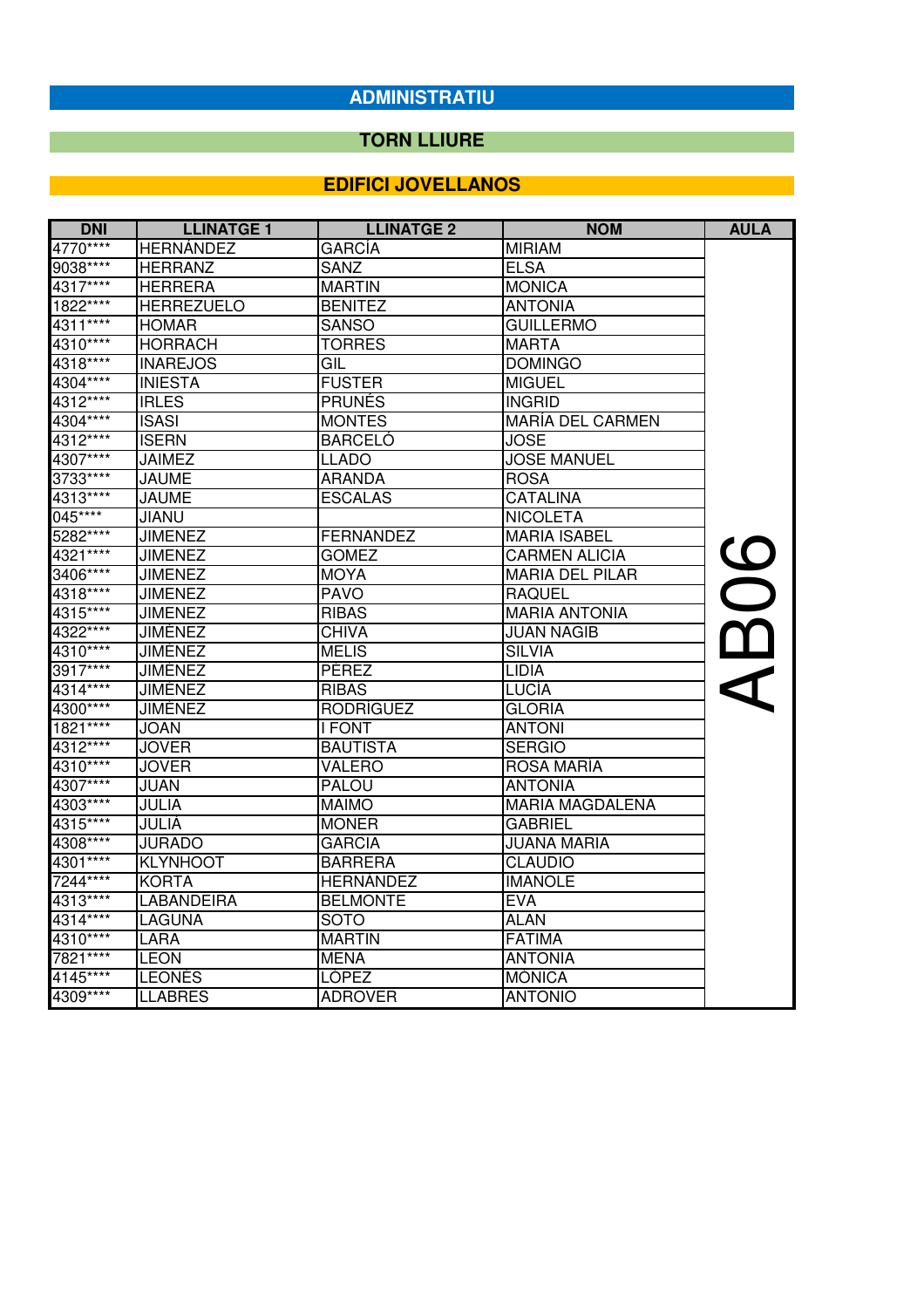## **TORN LLIURE**

| <b>DNI</b> | <b>LLINATGE 1</b> | <b>LLINATGE 2</b> | <b>NOM</b>                  | <b>AULA</b> |
|------------|-------------------|-------------------|-----------------------------|-------------|
| 4311****   | <b>LLABRES</b>    | <b>BAUZA</b>      | <b>FRANCISCA</b>            |             |
| 4306****   | <b>LLABRES</b>    | <b>COMAMALA</b>   | <b>MARIA BEATRIZ</b>        |             |
| 4305****   | <b>LLABRES</b>    | <b>JANER</b>      | <b>DAMIANA</b>              |             |
| 4319 ****  | <b>LLABRES</b>    | <b>PARCERISAS</b> | <b>CRISTINA</b>             |             |
| 4311****   | <b>LLADO</b>      | <b>BARCELO</b>    | <b>SEBASTIANA</b>           |             |
| 4314****   | <b>LLADO</b>      | DIAZ              | <b>SUSANA</b>               |             |
| 4305****   | <b>LLADO</b>      | <b>IGLESIAS</b>   | <b>SILVIA LUCIA</b>         |             |
| 4314****   | ILLADO            | <b>IGLESIAS</b>   | JOSÉ                        |             |
| 4312****   | <b>LLAMAZARES</b> | JUAN              | <b>VANESA MARIA</b>         |             |
| 4320****   | <b>LLOBERA</b>    | <b>SABATER</b>    | <b>MARIA ROSA</b>           |             |
| 2919****   | <b>LLOBET</b>     | <b>MARTÍN</b>     | <b>DAVID JORDI</b>          |             |
| 4318****   | <b>LLOMPART</b>   | <b>GARAU</b>      | <b>CATALINA</b>             |             |
| 4302****   | <b>LLOMPART</b>   | <b>LLOMPART</b>   | <b>MARIA MAGDALENA</b>      |             |
| 4312****   | <b>LOPEZ</b>      | <b>ANGELINI</b>   | <b>MARIA DE LOS MILAGRO</b> |             |
| 4311****   | <b>ILOPEZ</b>     | <b>BESTARD</b>    | <b>SILVIA</b>               |             |
| 1823****   | <b>LOPEZ</b>      | <b>CARRASCO</b>   | <b>ROSA MARIA</b>           |             |
| 4307****   | <b>LOPEZ</b>      | <b>GONZALEZ</b>   | <b>MARIA TERESA</b>         | AB07        |
| 4303****   | <b>LOPEZ</b>      | <b>ROMAN</b>      | JULIA                       |             |
| 4317****   | <b>LOPEZ</b>      | <b>SANCHEZ</b>    | <b>BEATRIZ</b>              |             |
| 3060****   | <b>LOPEZ</b>      | <b>VILLATE</b>    | <b>MARIA JOSE</b>           |             |
| 4307****   | <b>LÓPEZ</b>      | <b>ANGUITA</b>    | <b>ANA ISABEL</b>           |             |
| 4316****   | LÓPEZ             | HANSEN            | <b>KAREN</b>                |             |
| 4315****   | LÓPEZ-TELLO       | <b>FERNÁNDEZ</b>  | <b>RAQUEL</b>               |             |
| 1006****   | <b>LORDEN</b>     | <b>ALVAREZ</b>    | <b>MªLUZ</b>                |             |
| 3278****   | <b>LORENZO</b>    | <b>ZARANDONA</b>  | <b>MARÍA DE LLUCH</b>       |             |
| 4314****   | <b>LUCENA</b>     | VAQUER            | <b>ELISABET</b>             |             |
| 4303****   | LUJAN             | <b>SUREDA</b>     | <b>MARIA ISABEL</b>         |             |
| 4314****   | LUPIAÑEZ          | DE TORO           | <b>VERONICA</b>             |             |
| 4312****   | <b>LWOWSKI</b>    | <b>MULLERS</b>    | <b>ISABELE BRUNHILDE</b>    |             |
| 4310****   | <b>MAGRANER</b>   | <b>SERRA</b>      | <b>MARIA ENRIQUETA</b>      |             |
| 1823****   | <b>MAIMO</b>      | <b>FRONTERA</b>   | <b>ANTONIA</b>              |             |
| 4151****   | <b>MAIMO</b>      | PERELLO           | <b>MARIA ANTONIA</b>        |             |
| 4519****   | <b>MAINZER</b>    | CARDELL           | <b>MARC</b>                 |             |
| 4311****   | <b>MALDONADO</b>  | <b>GONZALEZ</b>   | CRISTINA                    |             |
| 4311****   | <b>MANRESA</b>    | <b>GARAU</b>      | <b>CATALINA</b>             |             |
| 4316****   | <b>MANTECÓN</b>   | <b>CARRERO</b>    | <b>MARÍA</b>                |             |
| 4313****   | <b>MARCE</b>      | <b>RAMIS</b>      | SANTIAGO JOSE               |             |
| 4311****   | <b>MARCOS</b>     | <b>TORRES</b>     | <b>ANA ISABEL</b>           |             |
| 4310****   | <b>MARCOS</b>     | <b>TORRES</b>     | <b>MARIA VICTORIA</b>       |             |
| 4313****   | <b>MARI</b>       | <b>ENSEÑAT</b>    | <b>ANTONIO</b>              |             |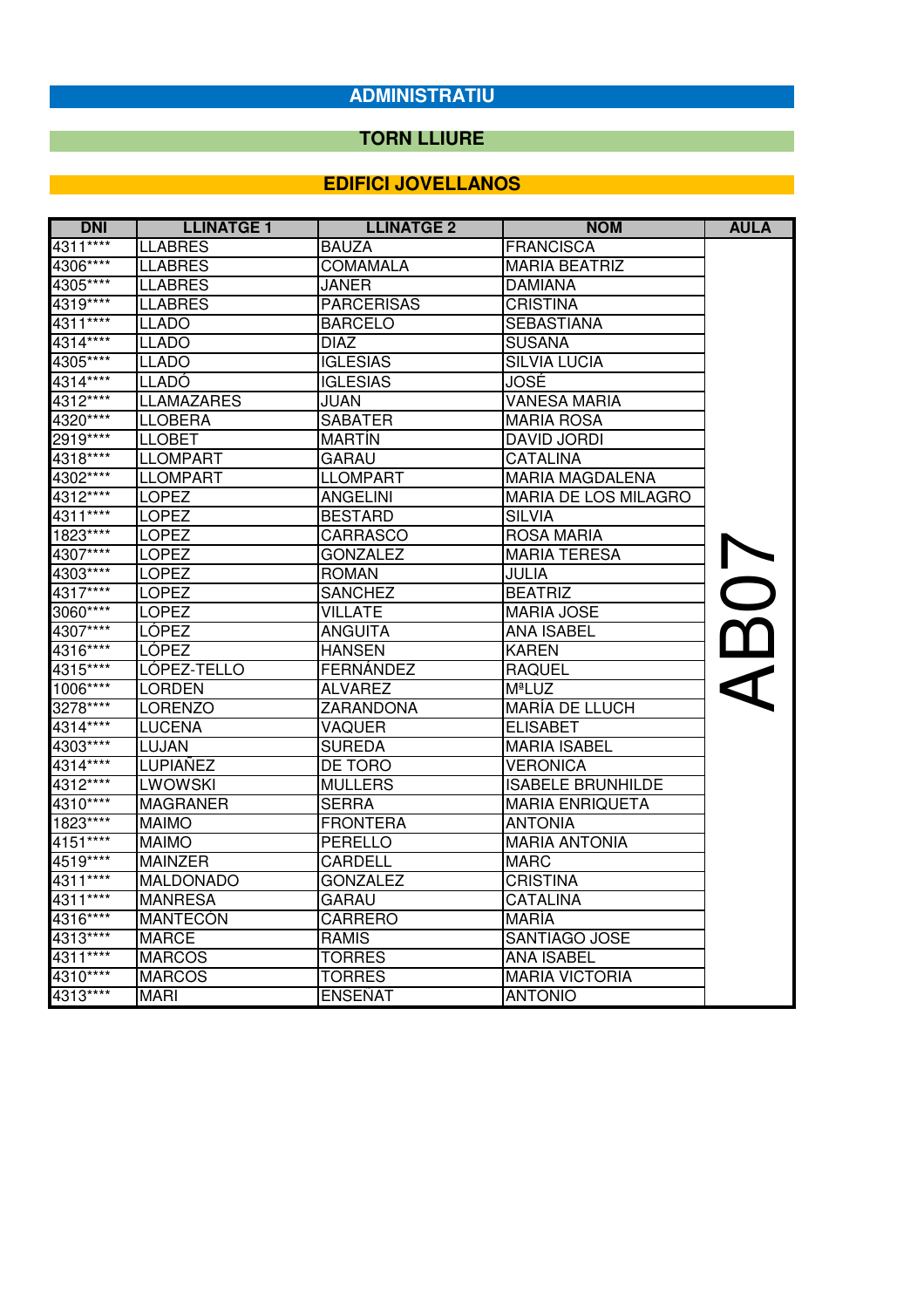## **TORN LLIURE**

| <b>DNI</b> | <b>LLINATGE 1</b> | <b>LLINATGE 2</b> | <b>NOM</b>               | <b>AULA</b> |
|------------|-------------------|-------------------|--------------------------|-------------|
| 1823 ****  | <b>MARI</b>       | <b>PELÁEZ</b>     | <b>DOLORES</b>           |             |
| 3922****   | <b>MARIN</b>      | SÁNCHEZ-DEHESA    | <b>ISABEL</b>            |             |
| 4312****   | <b>MARIN</b>      | COZAR             | <b>PATRICIA</b>          |             |
| 4173****   | <b>MARQUÉS</b>    | <b>FANER</b>      | JOAN                     |             |
| 4317****   | <b>MARQUEZ</b>    | ORELL             | CATALINA                 |             |
| 4315****   | <b>MÁRQUEZ</b>    | <b>ALONSO</b>     | <b>MARINA</b>            |             |
| 4304****   | <b>MARTI</b>      | <b>ALVAREZ</b>    | <b>FRANCISCA ARSENIA</b> |             |
| 4432****   | <b>MARTIN</b>     | <b>CARRASCO</b>   | <b>ALICIA MARGARITA</b>  |             |
| 2415****   | <b>MARTIN</b>     | <b>FERNANDEZ</b>  | <b>MARIA DEL CARMEN</b>  |             |
| 4318****   | <b>MARTIN</b>     | <b>MUÑOZ</b>      | ANGELA                   |             |
| 4319 ****  | <b>MARTIN</b>     | <b>PORTAS</b>     | <b>ALBERTO</b>           |             |
| 4317****   | <b>MARTIN</b>     | <b>SUAREZ</b>     | <b>ANA BEATRIZ</b>       |             |
| 4314****   | <b>MARTIN</b>     | <b>TORRES</b>     | <b>PATRICIA</b>          |             |
| 8005****   | <b>MARTIN</b>     | <b>QUILES</b>     | <b>MARÍA CORONADA</b>    |             |
| 3083****   | <b>MARTINEZ</b>   | <b>CUEVAS</b>     | <b>SONIA</b>             |             |
| 4306****   | <b>MARTINEZ</b>   | <b>FORTEZA</b>    | <b>MARIA ASUNCION</b>    |             |
| 4317****   | <b>MARTINEZ</b>   | <b>GARROFE</b>    | <b>FERNANDO</b>          |             |
| 4309****   | <b>MARTINEZ</b>   | <b>IZQUIERDO</b>  | <b>VERONICA</b>          |             |
| 4302****   | <b>MARTINEZ</b>   | <b>LOSA</b>       | <b>CARMEN</b>            |             |
| 4304****   | <b>MARTINEZ</b>   | <b>MORA</b>       | <b>ANTONIA</b>           |             |
| 4316****   | <b>MARTINEZ</b>   | <b>NUÑEZ</b>      | <b>CRISTINA</b>          |             |
| 4304****   | <b>MARTINEZ</b>   | <b>PAYERAS</b>    | <b>JUAN ANTONIO</b>      |             |
| 4310****   | <b>MARTINEZ</b>   | <b>QUEREDA</b>    | <b>MARIA DOLORES</b>     |             |
| 4317****   | <b>MARTINEZ</b>   | <b>SANTIAGO</b>   | OSCAR                    |             |
| 4765****   | <b>MARTINEZ</b>   | <b>SOLER</b>      | <b>LAIA ISABEL</b>       |             |
| 4320****   | <b>MARTÍNEZ</b>   | <b>CARRETERO</b>  | <b>MARINA</b>            |             |
| 4312****   | <b>MARTÍNEZ</b>   | <b>CURTO</b>      | <b>MARÍA JOSÉ</b>        |             |
| 4053****   | <b>MARTÍNEZ</b>   | <b>LEÓN</b>       | <b>MÓNICA</b>            |             |
| 5293****   | <b>MARTÍNEZ</b>   | <b>MARIÑO</b>     | <b>ENCARNACIÓN</b>       |             |
| 4518****   | <b>MARTÍNEZ</b>   | <b>PALMER</b>     | <b>ISABEL</b>            |             |
| 4317****   | <b>MARTINEZ</b>   | <b>MERCADAL</b>   | <b>MARIA VICTORIA</b>    |             |
| 4318****   | <b>MARTORELL</b>  | <b>BESTARD</b>    | <b>MARIA</b>             |             |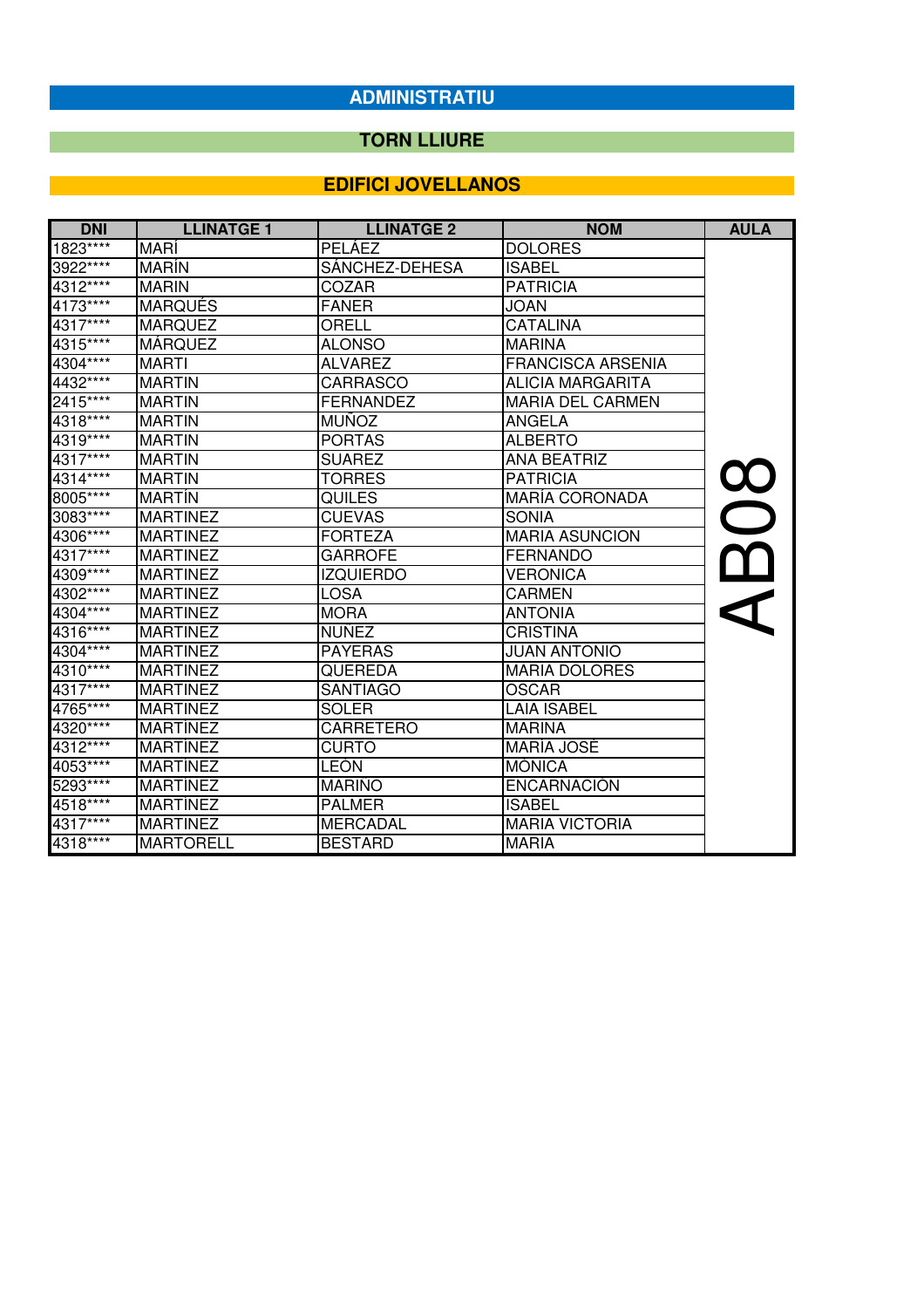## **TORN LLIURE**

| <b>DNI</b> | <b>LLINATGE 1</b> | <b>LLINATGE 2</b> | <b>NOM</b>                  | <b>AULA</b> |
|------------|-------------------|-------------------|-----------------------------|-------------|
| 4302****   | <b>MARTORELL</b>  | <b>BIBILONI</b>   | <b>MIGUEL</b>               |             |
| 4315****   | <b>MARTORELL</b>  | <b>CAMPINS</b>    | <b>CARLOS</b>               |             |
| 4315****   | <b>MARTORELL</b>  | <b>CAMPINS</b>    | <b>CRISTINA</b>             |             |
| 4320****   | <b>MARTORELL</b>  | <b>FUSTER</b>     | <b>JAIME</b>                |             |
| 4297****   | <b>MARTORELL</b>  | JUAN              | <b>JOSE ANTONIO</b>         |             |
| 4313****   | <b>MARTORELL</b>  | <b>PUIGSERVER</b> | <b>MARIA DELAS MERCEDES</b> |             |
| 4305****   | <b>MARTORELL</b>  | <b>RAMÓN</b>      | JUAN                        |             |
| 3734 ****  | <b>MAS</b>        | <b>BORDOY</b>     | <b>GABRIEL</b>              |             |
| 4305****   | <b>MAS</b>        | <b>CARRERAS</b>   | <b>ANTONIA</b>              |             |
| 3734****   | <b>MAS</b>        | <b>RIGO</b>       | <b>ANTÒNIA</b>              |             |
| 4315****   | <b>MAS</b>        | <b>TRUJILLO</b>   | <b>LAURA</b>                |             |
| 4302****   | <b>MAS</b>        | <b>FERRER</b>     | <b>ISABEL</b>               |             |
| 1822****   | <b>MASCARO</b>    | <b>BONET</b>      | <b>MARIA INMACULADA</b>     |             |
| 4151****   | <b>MASCARO</b>    | <b>RIERA</b>      | <b>MARIA DEL MAR</b>        |             |
| 4317****   | <b>MASSOT</b>     | <b>SASTRE</b>     | <b>MARGALIDA</b>            |             |
| $4315***$  | <b>MASSOT</b>     | <b>SASTRE</b>     | <b>MARIA ANTONIA</b>        |             |
| 4301****   | <b>MASSUTI</b>    | <b>PASCUAL</b>    | <b>INMACULADA</b>           |             |
| 4306****   | <b>MATAS</b>      | <b>CENDRA</b>     | <b>MARIA DOLORES</b>        |             |
| 9201****   | <b>MATEOS</b>     | <b>ALVAREZ</b>    | JUANA MARIA                 |             |
| 4304****   | <b>MATEU</b>      | <b>BALLE</b>      | <b>CATALINA</b>             |             |
| 4304****   | <b>MATEU</b>      | <b>GIBERT</b>     | <b>JUAN G.</b>              | 8           |
| 4319****   | <b>MATOS</b>      | <b>CUEVAS</b>     | <b>HERISON JOSE</b>         |             |
| 4311****   | <b>MATOSAS</b>    | <b>MORENO</b>     | <b>MARIA ASUNCION</b>       |             |
| 4318****   | <b>MAURA</b>      | <b>OLIVER</b>     | <b>ANTONI ALBERT</b>        |             |
| 4312****   | <b>MAYA</b>       | <b>OLIVER</b>     | <b>MARGARITA</b>            | <u>በር</u>   |
| 1822****   | <b>MAYOL</b>      | FERRER            | <b>ANTONIA</b>              |             |
| 4153****   | <b>MAYOL</b>      | <b>MORAGUES</b>   | <b>JOAN MIQUEL</b>          |             |
| 3733****   | <b>MAYOL</b>      | <b>RIBOT</b>      | <b>GUILLEM</b>              |             |
| 4313****   | <b>MEDINA</b>     | FERRAGUT          | <b>JULIA</b>                |             |
| 4314****   | <b>MEDINA</b>     | FERRAGUT          | <b>VIRGILIO</b>             |             |
| 4308****   | <b>MEDINA</b>     | <b>MOLINA</b>     | <b>JOSE</b>                 |             |
| 4310****   | <b>MEDINAS</b>    | <b>PRATS</b>      | <b>FRANCISCA</b>            |             |
| 3392 ****  | <b>MEGIAS</b>     | <b>CEREIJO</b>    | <b>MARIA TRINIDAD</b>       |             |
| 4149****   | <b>MELIA</b>      | <b>SINTES</b>     | <b>ANTONIO</b>              |             |
| 4311****   | <b>MENDEZ</b>     | CARRERA           | <b>ISABEL</b>               |             |
| 4149****   | <b>MENENDEZ</b>   | VINENT            | YOLANDA                     |             |
| 4313****   | <b>MERCANT</b>    | <b>MORRO</b>      | <b>SONIA</b>                |             |
| 4316****   | <b>MERCE</b>      | <b>ORDINAS</b>    | <b>JUANA MARIA</b>          |             |
| 4310****   | <b>MESA</b>       | <b>ALFONSECA</b>  | <b>EVA MARIA</b>            |             |
| 4311****   | <b>MESA</b>       | <b>MARTINEZ</b>   | <b>SONIA</b>                |             |
| 4311****   | <b>MESQUIDA</b>   | <b>MAS</b>        | <b>SEBASTIÀ</b>             |             |
| 4314****   | <b>MESQUIDA</b>   | <b>NAVARRO</b>    | <b>MARGARITA</b>            |             |
| 4310****   | <b>MESTRE</b>     | <b>ENSEÑAT</b>    | <b>MARIA DEL MAR</b>        |             |
| 4319****   | <b>MILLAN</b>     | <b>FRANCO</b>     | <b>SARA</b>                 |             |
| 4315****   | <b>MILLÁN</b>     | <b>PONS</b>       | <b>AINA ROSA</b>            |             |
| 4311****   | MILLÁN            | <b>PONS</b>       | <b>CAROLINA</b>             |             |
| 4309****   | <b>MILLET</b>     | <b>GIMENO</b>     | <b>IGNACIO</b>              |             |
| 4842****   | <b>MIÑANO</b>     | CANTERO           | MARÍA CONSOLACIÓN           |             |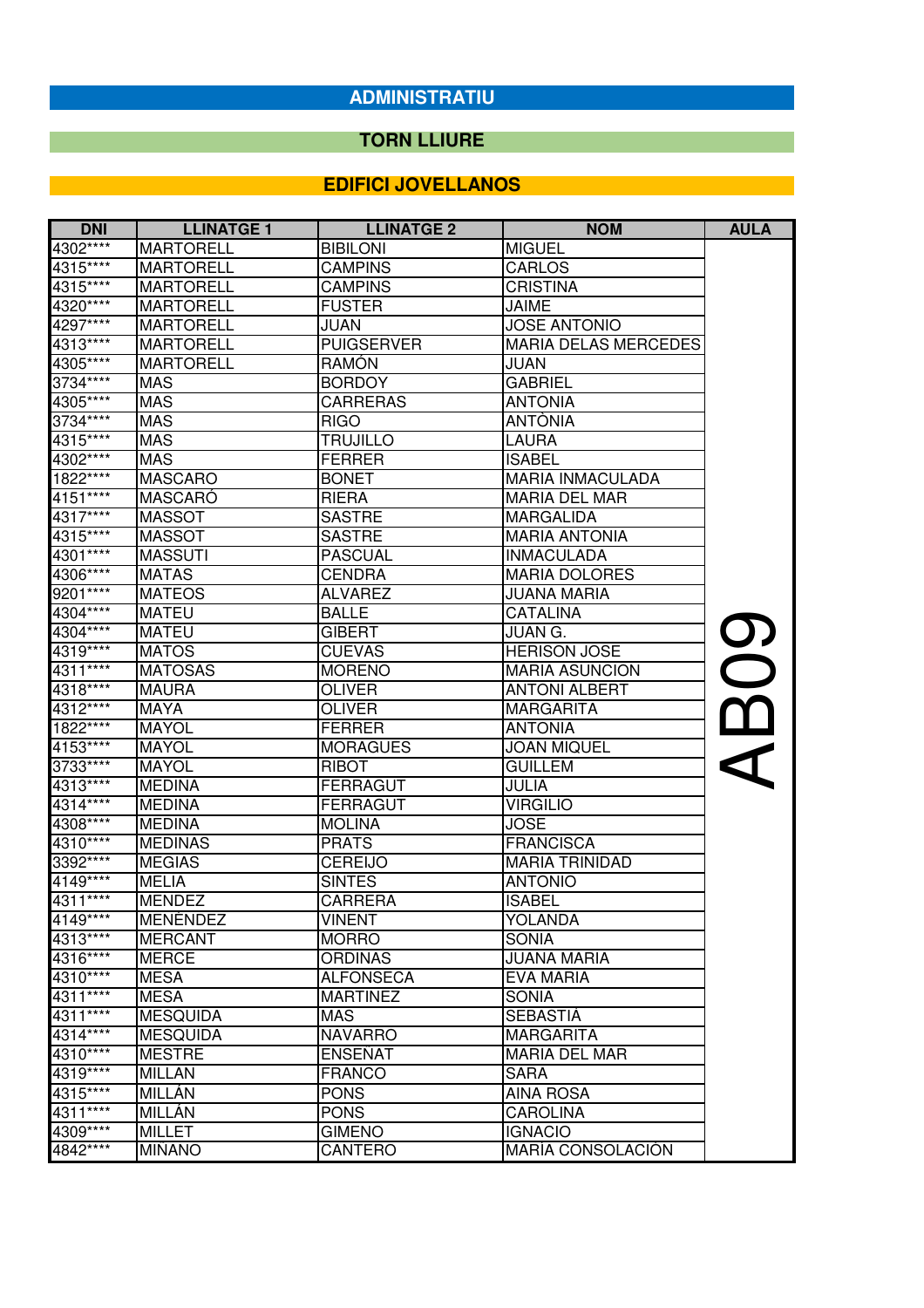## **TORN LLIURE**

| <b>DNI</b> | <b>LLINATGE 1</b> | <b>LLINATGE 2</b> | <b>NOM</b>            | <b>AULA</b>          |
|------------|-------------------|-------------------|-----------------------|----------------------|
| 4306****   | <b>MIR</b>        | <b>ROCA</b>       | <b>MARIA JOSE</b>     |                      |
| $4310***$  | <b>MIRÓ</b>       | AGUILÓ            | YOLANDA               |                      |
| 4309****   | <b>MOLANO</b>     | <b>ALARCON</b>    | <b>MARIA CRISTINA</b> |                      |
| 4308****   | <b>MOLINA</b>     | LANA              | <b>OLGA</b>           |                      |
| 4315****   | <b>MOLINA</b>     | <b>MORENO</b>     | <b>MARTA</b>          |                      |
| $4311***$  | <b>MOLINA</b>     | <b>RAMIREZ</b>    | <b>ISABEL</b>         |                      |
| 4311****   | <b>MOLINA</b>     | <b>RUIZ</b>       | <b>EDITH</b>          |                      |
| 7820****   | <b>MOLLA</b>      | <b>AZNAR</b>      | <b>ROSA ISABEL</b>    |                      |
| 7821****   | <b>MONSERRAT</b>  | <b>OLIVER</b>     | <b>ANTONIA</b>        |                      |
| $4302***$  | <b>MONSERRAT</b>  | <b>SALOM</b>      | <b>MARGARITA</b>      |                      |
| $4317***$  | <b>MONTAÑEZ</b>   | <b>CAMPOS</b>     | <b>MARIOLA</b>        | $\blacktriangleleft$ |
| 4313****   | <b>MONTOYA</b>    | <b>POCOVÍ</b>     | <b>NATALIA LAURA</b>  |                      |
| $1822***$  | <b>MORA</b>       | ORDOÑEZ           | <b>BARTOLOME</b>      |                      |
| $4307***$  | <b>MORAGUES</b>   | <b>MIRALLES</b>   | Mª ANTONIA            |                      |
| 4318****   | <b>MORALES</b>    | <b>FIOL</b>       | <b>EVA</b>            |                      |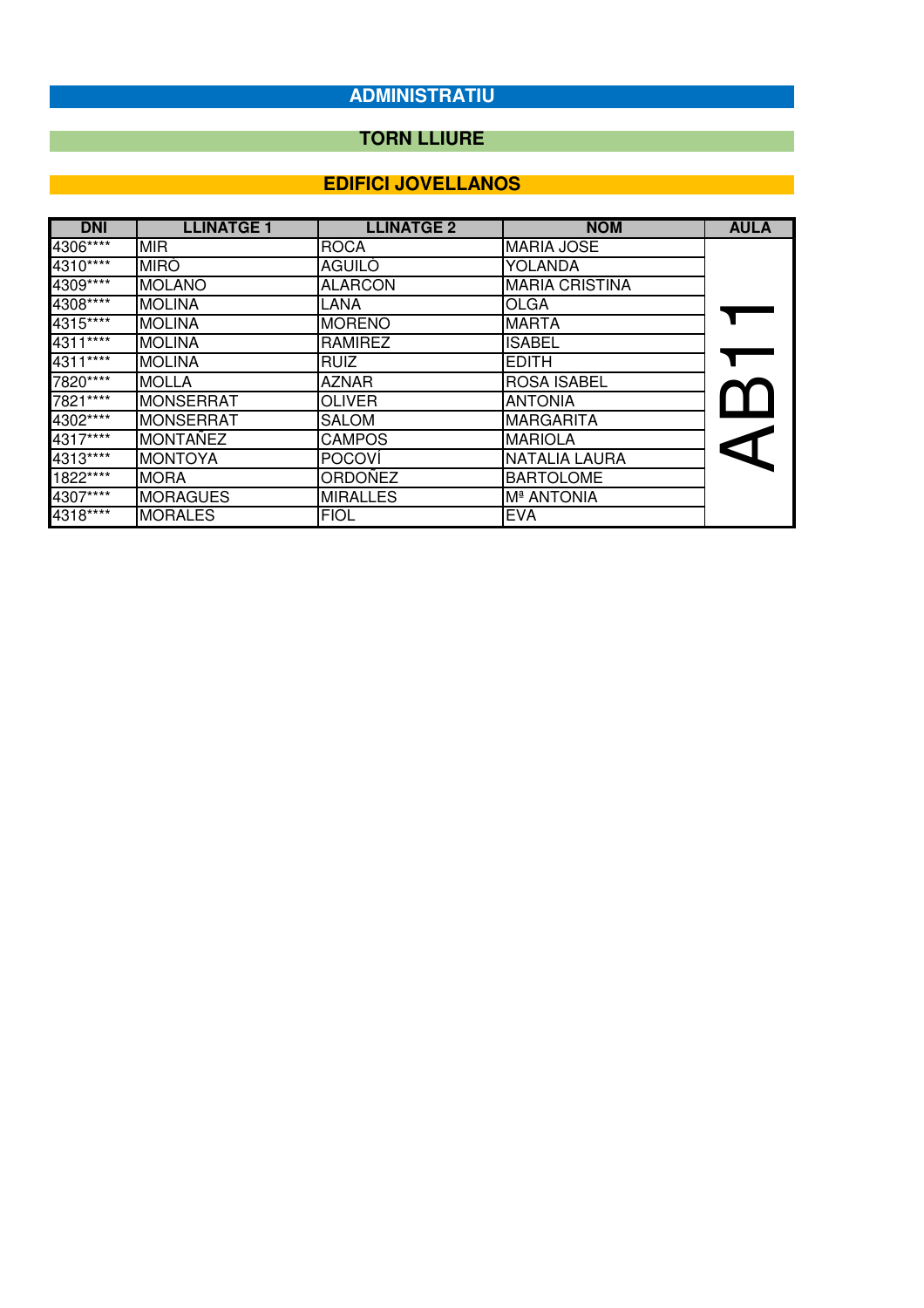## **TORN LLIURE**

| <b>DNI</b> | <b>LLINATGE 1</b> | <b>LLINATGE 2</b> | <b>NOM</b>              | <b>AULA</b>          |
|------------|-------------------|-------------------|-------------------------|----------------------|
| $4311***$  | <b>MORALES</b>    | <b>GARCIA</b>     | <b>CARMEN</b>           |                      |
| 4314****   | <b>MORALES</b>    | <b>SASTRE</b>     | <b>TERESA</b>           |                      |
| $4312***$  | <b>MORALES</b>    | <b>SAVALL</b>     | <b>MARIA GLORIA</b>     |                      |
| 4315****   | <b>MORALES</b>    | <b>TRENAS</b>     | <b>ALICIA</b>           |                      |
| 4312****   | <b>MORCILLO</b>   | CANO              | <b>CRISTINA</b>         |                      |
| 4304****   | <b>MORELL</b>     | <b>COBOS</b>      | <b>MARIA VICTORIA</b>   |                      |
| 4314****   | <b>MORELL</b>     | <b>POU</b>        | <b>GUILLERMINA</b>      |                      |
| 4432****   | <b>MORELL</b>     | <b>ROMERO</b>     | <b>MARTA</b>            |                      |
| 4314****   | <b>MORENO</b>     | <b>CREUS</b>      | <b>SHEILA</b>           |                      |
| $1823***$  | <b>MORENO</b>     | GIL               | <b>ANA FRANCISCA</b>    |                      |
| 4321****   | <b>MORENO</b>     | <b>MACARRILLA</b> | <b>IRENE</b>            | $\blacktriangleleft$ |
| 4317****   | <b>MOREY</b>      | <b>GUAL</b>       | <b>ANTONI</b>           |                      |
| 4314****   | <b>MOREY</b>      | <b>TERRASA</b>    | <b>FRANCISCO JAVIER</b> |                      |
| $4313***$  | <b>MORGADO</b>    | <b>CURSACH</b>    | <b>ALICIA</b>           |                      |
| 4573****   | <b>MORIANA</b>    | <b>LUQUE</b>      | <b>IGNACIO</b>          |                      |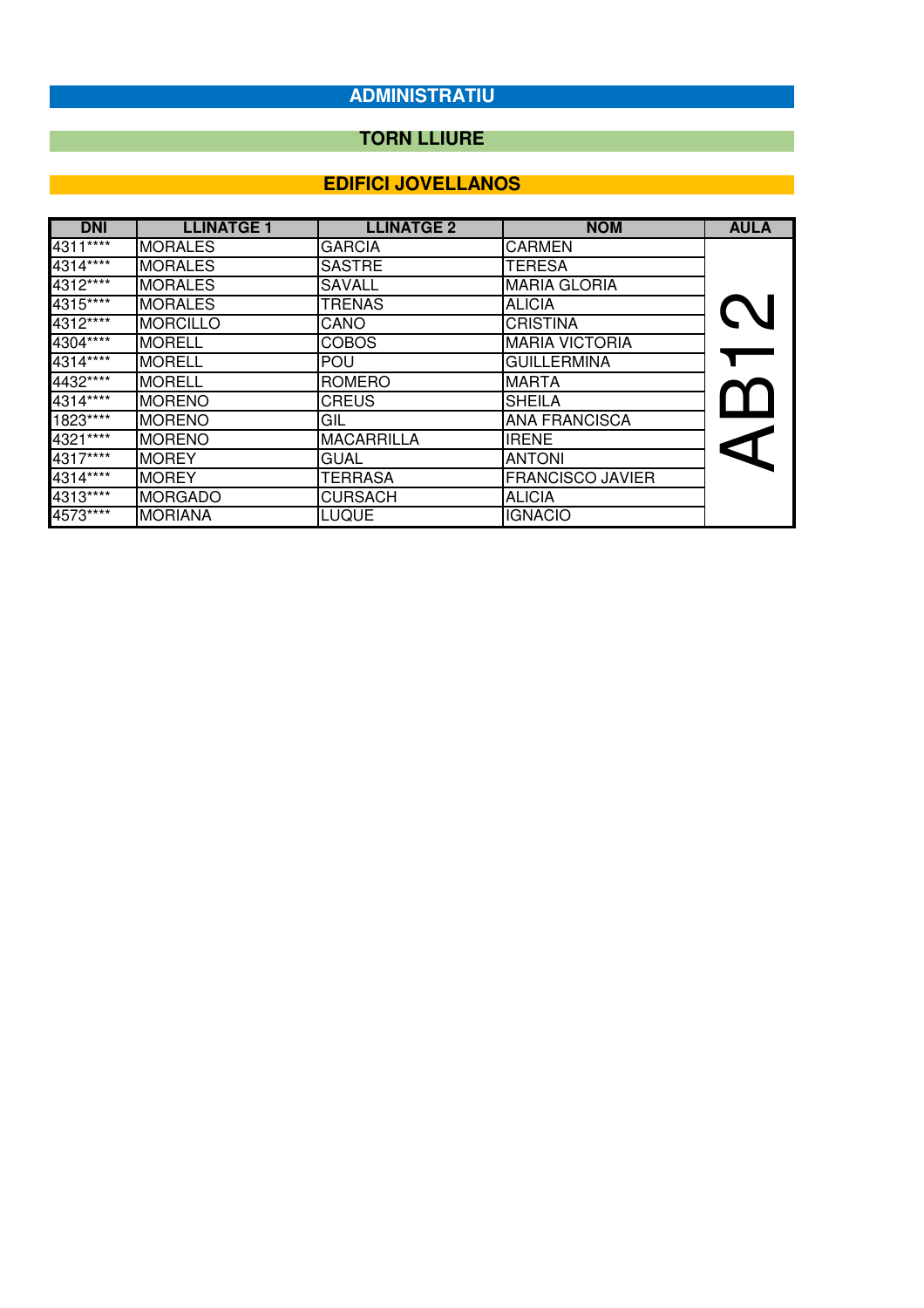## **TORN LLIURE**

| <b>DNI</b> | <b>LLINATGE 1</b> | <b>LLINATGE 2</b> | <b>NOM</b>              | <b>AULA</b>   |
|------------|-------------------|-------------------|-------------------------|---------------|
| 3342****   | <b>MORINA</b>     | <b>GONZALEZ</b>   | <b>CRISTINA ANA</b>     |               |
| $4312***$  | <b>MOYA</b>       | <b>MAS</b>        | M <sup>ª</sup> LOURDES  |               |
| 4312****   | MOYÀ              | <b>VICTORY</b>    | LAURA                   |               |
| 4322****   | MUEBAQUE          | <b>TORAO</b>      | <b>MARIA CONSUELO</b>   |               |
| 4303****   | <b>MULET</b>      | <b>FERNANDEZ</b>  | <b>JAVIER</b>           | $\mathbf C$ . |
| $4319***$  | <b>MUNAR</b>      | <b>MESQUIDA</b>   | <b>CATALINA MARIA</b>   |               |
| 4306****   | <b>MUNAR</b>      | <b>PRATS</b>      | ANA MARIA               |               |
| $4314***$  | <b>MUNAR</b>      | <b>SANCHEZ</b>    | <b>MARIA JOSE</b>       |               |
| $1821***$  | <b>MUNAR</b>      | <b>SERVERA</b>    | <b>M MONTSERRAT</b>     |               |
| 4312****   | <b>MUÑIZ</b>      | <b>RODRIGUEZ</b>  | <b>VANESA</b>           |               |
| $4309***$  | <b>MUÑOZ</b>      | <b>JIMENEZ</b>    | EVA MARIA               |               |
| $4310***$  | <b>MUÑOZ</b>      | <b>JIMENEZ</b>    | <b>RAUL</b>             |               |
| 4305****   | <b>MUÑOZ</b>      | <b>PIZA</b>       | <b>FRANCISCO JAVIER</b> |               |
| 4307****   | <b>MUÑOZ</b>      | <b>RAMIS</b>      | <b>CATALINA</b>         |               |
| 4312****   | <b>MUÑOZ</b>      | <b>RAMIS</b>      | <b>JUANA MARIA</b>      |               |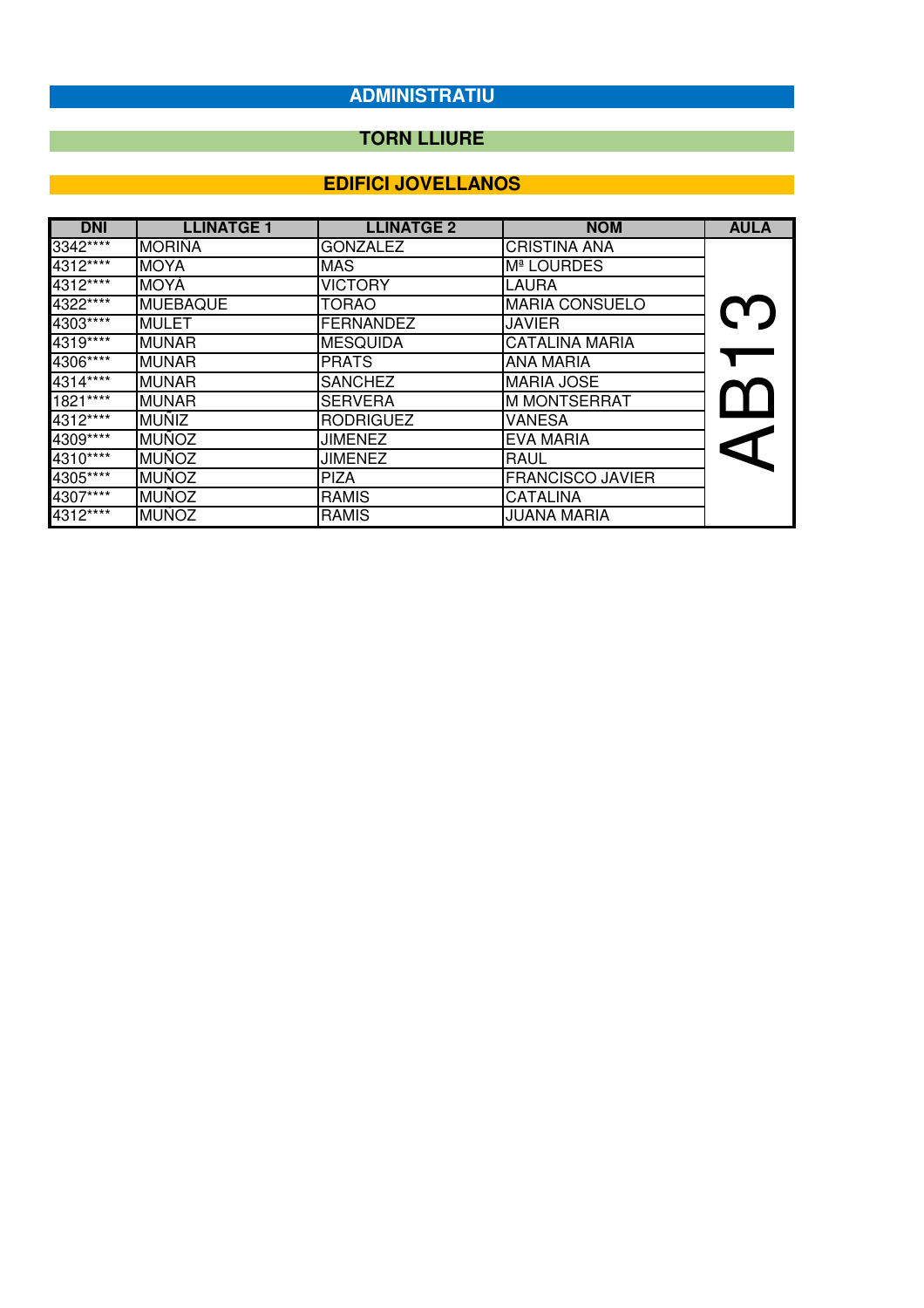## **TORN LLIURE**

| <b>DNI</b>            | <b>LLINATGE 1</b> | <b>LLINATGE 2</b> | <b>NOM</b>              | <b>AULA</b>    |
|-----------------------|-------------------|-------------------|-------------------------|----------------|
| $4313***$             | <b>NADAL</b>      | <b>CASTELL</b>    | <b>ALBERTO MIGUEL</b>   |                |
| $4306 \overline{***}$ | <b>NADAL</b>      | <b>ROSSELLO</b>   | <b>MARIA MAGDALENA</b>  |                |
| $4346***$             | <b>NAVARRO</b>    | <b>ALCALDE</b>    | <b>ELENA</b>            |                |
| 3406****              | <b>NAVARRO</b>    | <b>GONZALEZ</b>   | <b>MARIA DEL CARMEN</b> | $\blacksquare$ |
| $4310***$             | <b>NAVARRO</b>    | <b>GORDILLO</b>   | <b>MARIA DEL MAR</b>    |                |
| 4309****              | <b>NAVARRO</b>    | <b>PEREZ</b>      | <b>MARIA DEL CARMEN</b> |                |
| $4302***$             | <b>NAVAS</b>      | <b>GARCIA</b>     | JUANA                   |                |
| $4309***$             | <b>NAVÍO</b>      | <b>NAVARRO</b>    | <b>FRANCISCO</b>        |                |
| 1822****              | <b>NICOLAU</b>    | <b>BAUÇÀ</b>      | <b>ANTONI</b>           |                |
| 4315****              | <b>NIELL</b>      | <b>CRESPI</b>     | LAURA                   |                |
| $4318***$             | <b>NOCERAS</b>    | <b>MULET</b>      | <b>CATERINA</b>         | $\blacksquare$ |
| $1822***$             | <b>NOGUERA</b>    | <b>OLIVER</b>     | <b>MARGALIDA</b>        |                |
| 4309****              | <b>NOGUES</b>     | <b>SANCHEZ</b>    | <b>MARIA JOSE</b>       |                |
| 4315****              | <b>NOMBELA</b>    | <b>OVALLE</b>     | <b>MARIA DEL CARMEN</b> |                |
| 4312****              | <b>NOMBELA</b>    | <b>OVALLE</b>     | <b>IRENE</b>            |                |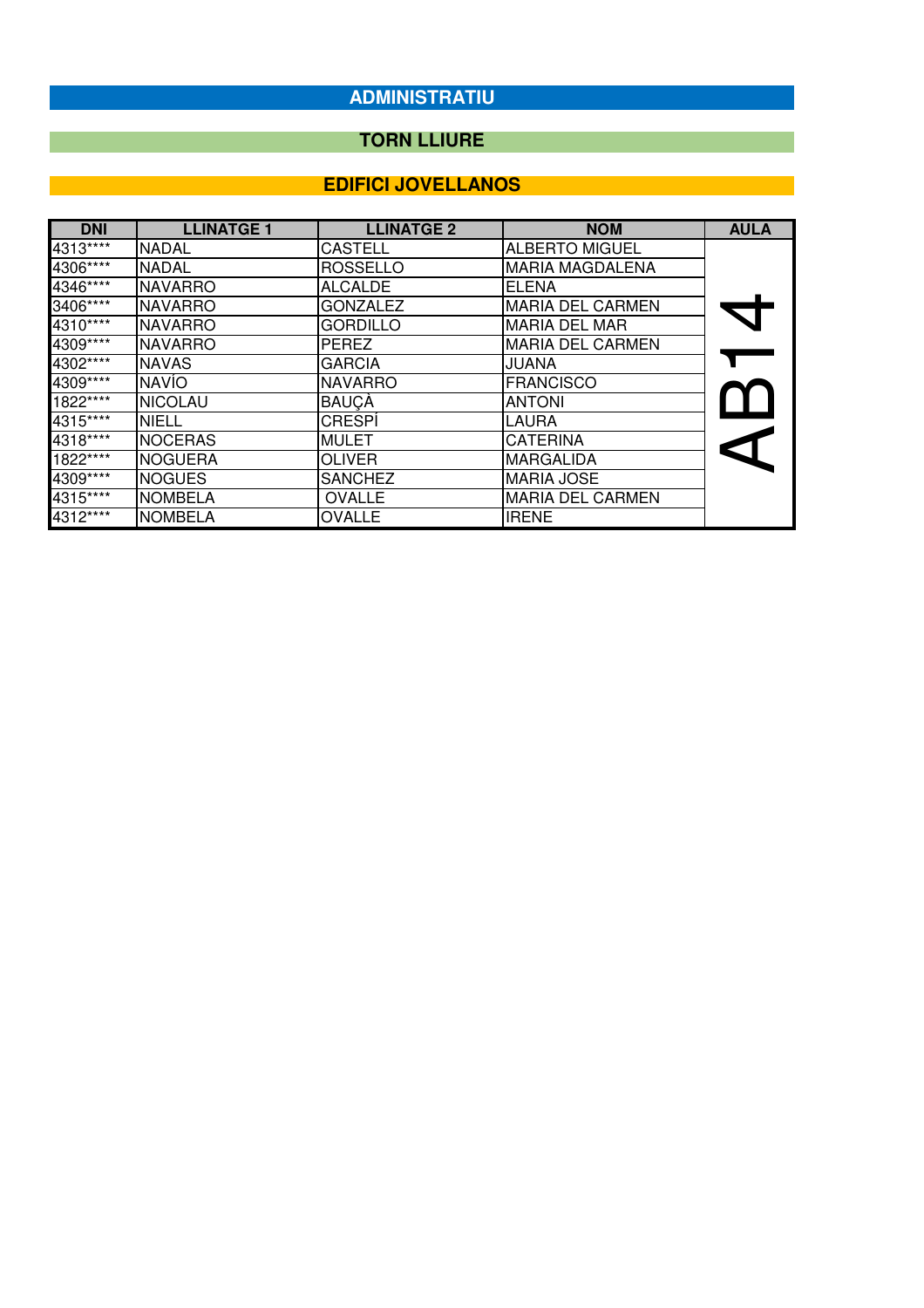## **TORN LLIURE**

| <b>DNI</b> | <b>LLINATGE 1</b> | <b>LLINATGE 2</b> | <b>NOM</b>               | <b>AULA</b> |
|------------|-------------------|-------------------|--------------------------|-------------|
| $4311***$  | NÚÑEZ             | LÓPEZ             | <b>ANGELA</b>            |             |
| 3734****   | <b>OBRADOR</b>    | <b>BENNASAR</b>   | <b>BARTOMEU</b>          |             |
| 1822****   | <b>OBRADOR</b>    | <b>LLOMPART</b>   | <b>FRANCISCA MARIA</b>   |             |
| 4312****   | <b>O'DONNELL</b>  | <b>SALOM</b>      | <b>VIRGINIA</b>          |             |
| 4314****   | <b>OLIVER</b>     | <b>BENNASAR</b>   | <b>PAULINA</b>           |             |
| 7821****   | <b>OLIVER</b>     | <b>BORRAS</b>     | <b>ROSA</b>              |             |
| 4310****   | <b>OLIVER</b>     | <b>FEMENIAS</b>   | <b>OSCAR DAVID</b>       |             |
| 3733****   | <b>OLIVER</b>     | <b>FONT</b>       | <b>MARIA MONTSERRAT</b>  |             |
| 4307****   | <b>OLIVER</b>     | <b>FRAU</b>       | M <sup>ª</sup> ESPERANZA |             |
| 4318****   | <b>OLIVER</b>     | GAYA              | <b>ESTER</b>             |             |
| 7821****   | <b>OLIVER</b>     | <b>GELABERT</b>   | <b>FRANCISCA</b>         |             |
| 4313****   | <b>OLIVER</b>     | MATARÓ            | <b>FRANCISCA</b>         |             |
| 1822****   | OLIVER            | PERELLO           | <b>MARIA ANTONIA</b>     |             |
| 4314****   | <b>OLIVER</b>     | <b>SASTRE</b>     | <b>DANIEL</b>            |             |
| 4315****   | <b>OLIVER</b>     | <b>TERRON</b>     | <b>ANA MARIA</b>         |             |
| 4309****   | <b>OLIVER</b>     | CAMPANER          | <b>MARIA ROSARIO</b>     |             |
| 2437****   | <b>OLMOS</b>      | <b>IBÁÑEZ</b>     | <b>JOSEFINA</b>          |             |
| 7821****   | <b>ORDINAS</b>    | PERELLÓ           | <b>VICTORIA EUGENIA</b>  |             |
| 4300****   | <b>ORDINAS</b>    | <b>SEGUI</b>      | <b>MARIA ANTONIA</b>     |             |
| 4315****   | ORELL             | <b>GARRIDO</b>    | <b>ROSA</b>              |             |
| 4149****   | <b>ORFILA</b>     | <b>SEGUI</b>      | PEDRO LUIS               |             |
| 4311****   | ORPI              | <b>QUETGLAS</b>   | <b>FRANCISCA</b>         |             |
| 4308****   | <b>ORTEGA</b>     | <b>HIGUERAS</b>   | Mª DEL CARMEN            |             |
| $4313***$  | <b>ORTIZ</b>      | <b>MARTIN</b>     | YOLANDA                  |             |
| 4312****   | ORTIZ             | <b>MOLINA</b>     | <b>ANTONIO JAVIER</b>    |             |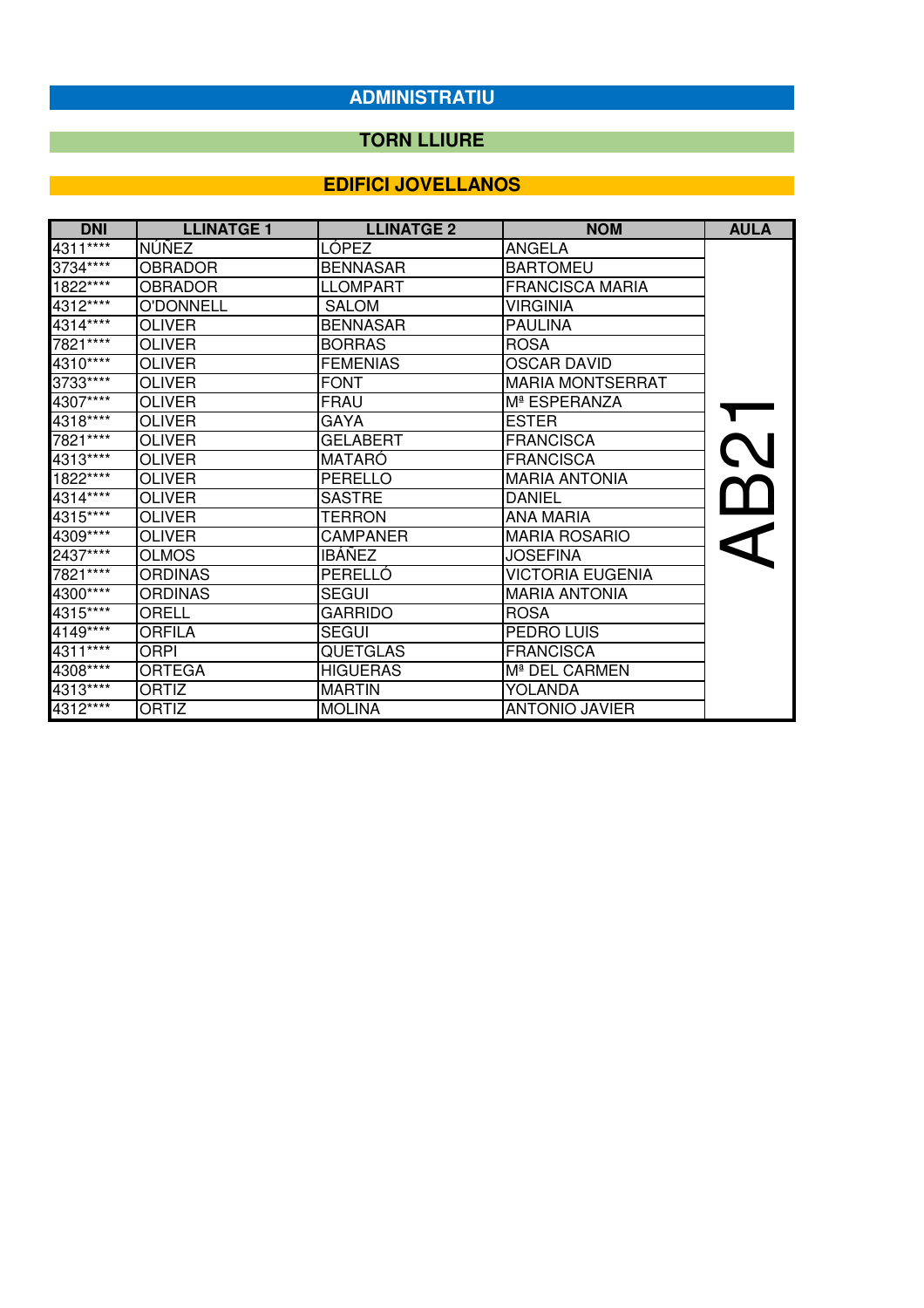## **TORN LLIURE**

| <b>DNI</b> | <b>LLINATGE 1</b>        | <b>LLINATGE 2</b> | <b>NOM</b>              | <b>AULA</b> |
|------------|--------------------------|-------------------|-------------------------|-------------|
| 4307****   | <b>PAGAN</b>             | GALÁN             | <b>ANTONIO</b>          |             |
| 4315****   | <b>PALACIOS</b>          | <b>RUBIO</b>      | <b>EVA</b>              |             |
| 4314****   | PALET                    | <b>SANCHEZ</b>    | <b>ISABEL</b>           |             |
| 4316****   | <b>PALMER</b>            | <b>COLOM</b>      | <b>EVA</b>              |             |
| 4311****   | <b>PALMER</b>            | <b>LLADO</b>      | <b>MARGALIDA</b>        |             |
| 4309****   | <b>PALOMAR</b>           | <b>QUINTANA</b>   | <b>ALMUDENA</b>         |             |
| 7820****   | <b>PALOU</b>             | <b>FEMENIA</b>    | <b>JUAN JOSÉ</b>        |             |
| 4318****   | <b>PALOU</b>             | <b>VIDAL</b>      | <b>LOURDES ISABEL</b>   |             |
| 4310****   | PALOU DE COMASEMA SAMPOL |                   | <b>ELENA</b>            |             |
| 4306****   | <b>PAREDES</b>           | <b>ALOU</b>       | <b>YOLANDA</b>          |             |
| 4315****   | <b>PARETS</b>            | <b>RAYO</b>       | <b>CARMEN</b>           |             |
| 4310****   | <b>PARMA</b>             | <b>SANCHEZ</b>    | <b>JOSE MIGUEL</b>      |             |
| 4319****   | <b>PASCUAL</b>           | <b>GRAS</b>       | <b>HELENA</b>           |             |
| 4319 ****  | <b>PASCUAL</b>           | <b>JAUME</b>      | <b>AINA FRANCISCA</b>   |             |
| $4317***$  | <b>PASTOR</b>            | <b>CORTES</b>     | <b>JOANA MARIA</b>      |             |
| 4317****   | <b>PASTOR</b>            | <b>RAMIS</b>      | <b>MARIA DEL CARMEN</b> |             |
| 4313****   | <b>PAYERAS</b>           | <b>NICOLAU</b>    | <b>ANTONI</b>           |             |
| 4310****   | PERELLO                  | <b>BENNASAR</b>   | <b>MIQUEL</b>           |             |
| 4306****   | PERELLO                  | <b>GARCIA</b>     | <b>ROSA MARIA</b>       |             |
| 7820****   | PERELLO                  | <b>PASCUAL</b>    | CATALINA                |             |
| 3406****   | PERELLO                  | <b>ORFILA</b>     | <b>MARÍA TERESA</b>     | <b>S</b>    |
| 4315****   | PERELLÓ                  | ZARZA             | <b>SILVIA</b>           |             |
| 4218****   | PEREZ                    | <b>GARCIA</b>     | <b>NOEMI</b>            | <b>Q</b>    |
| 4316****   | PEREZ                    | <b>GONZALEZ</b>   | <b>BELEN</b>            |             |
| 4314****   | PEREZ                    | <b>ROMERA</b>     | <b>IVAN</b>             | <u>ጦ</u>    |
| 4314****   | PEREZ                    | <b>ROMERA</b>     | <b>JAVIER</b>           |             |
| 4323****   | PEREZ                    | <b>SERRA</b>      | <b>IRENE</b>            |             |
| 4313****   | PÉREZ                    | AMENGUAL          | <b>MARTA</b>            |             |
| 4318****   | PÉREZ                    | <b>BRAVO</b>      | <b>SANTIAGO</b>         |             |
| 4314****   | PÉREZ                    | <b>MOYA</b>       | <b>JOSÉ JAVIER</b>      |             |
| 4307****   | PÉREZ                    | <b>SMITH</b>      | <b>MARÍA DEL MAR</b>    |             |
| 4313****   | <b>PERIS</b>             | <b>PEREZ</b>      | <b>AURORA</b>           |             |
| 4316****   | PERPIÑA                  | <b>MEDINA</b>     | <b>LOURDES</b>          |             |
| 7820****   | <b>PICAZO</b>            | AVENDAÑO          | <b>MARIA TERESA</b>     |             |
| 4305****   | <b>PICO</b>              | <b>SEGURA</b>     | ANA MARIA               |             |
| 4304****   | <b>PICO</b>              | VAQUER            | <b>JUANA MARIA</b>      |             |
| 3733 ****  | <b>PICO</b>              | VILLALONGA        | <b>MARIA MAGDALENA</b>  |             |
| 4307****   | <b>PIÑA</b>              | <b>RIPOLL</b>     | <b>ANA DOLORES</b>      |             |
| 4313****   | <b>PIÑERO</b>            | <b>HERRAIZ</b>    | <b>RAQUEL</b>           |             |
| 4311****   | <b>PIQUERAS</b>          | FERNANDEZ         | <b>ESTHER</b>           |             |
| 4299 ****  | <b>PIZA</b>              | <b>ANTONIO</b>    | <b>CATALINA ANTONIA</b> |             |
| 4314****   | <b>PIZA</b>              | <b>GARCIA</b>     | <b>ANTONIO JUAN</b>     |             |
| 4305****   | <b>PIZA</b>              | <b>MESTRE</b>     | <b>JUAN</b>             |             |
| $4314***$  | <b>PLANAS</b>            | <b>MORANT</b>     | PAU                     |             |
| 4313****   | <b>PLANIOL</b>           | <b>BASSA</b>      | <b>JAVIER</b>           |             |
| 2893****   | <b>PLASENCIA</b>         | <b>GUTIÉRREZ</b>  | <b>ANTONIO IVAN</b>     |             |
| 4322****   | <b>PLATKO</b>            | <b>MATAS</b>      | <b>JORGE</b>            |             |
| 4310****   | <b>PLAZA</b>             | <b>DURAN</b>      | <b>PEDRO</b>            |             |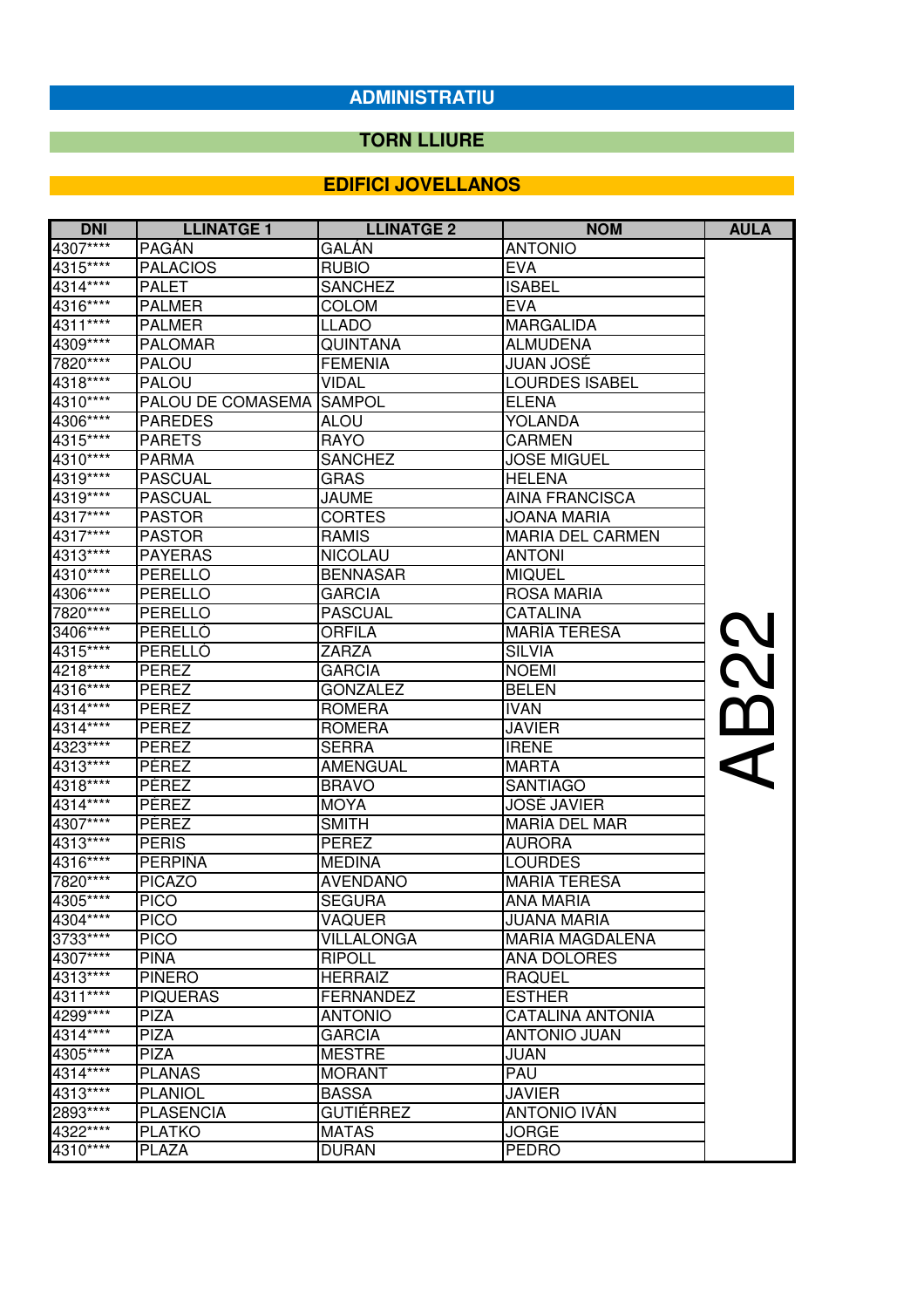## **TORN LLIURE**

| <b>DNI</b>           | <b>LLINATGE 1</b> | <b>LLINATGE 2</b> | <b>NOM</b>             | <b>AULA</b> |
|----------------------|-------------------|-------------------|------------------------|-------------|
| 1823****             | <b>PLOMER</b>     | <b>BOIX</b>       | <b>MAGDALENA</b>       |             |
| 4151****             | <b>POCOVI</b>     | <b>MASSANET</b>   | <b>LAURA</b>           |             |
| 4311****             | <b>POL</b>        | <b>JIMENEZ</b>    | <b>CATALINA</b>        |             |
| 4305****             | <b>POL</b>        | <b>MESEGUER</b>   | MIGUEL GUILLERMO       |             |
| 4309****             | <b>POL</b>        | <b>VALLES</b>     | <b>FRANCISCA</b>       |             |
| 4612****             | <b>POLLS</b>      | <b>TOLEDANO</b>   | <b>CRISTINA</b>        |             |
| 4308****             | <b>POMAR</b>      | <b>AGUILO</b>     | <b>RAFEL</b>           |             |
| 4309****             | <b>POMAR</b>      | <b>FORTEZA</b>    | EVA MARIA              |             |
| 4312****             | PONCE DE LEÓN     | <b>PASCUAL</b>    | <b>NURIA</b>           |             |
| 4307****             | <b>PONS</b>       | <b>AGUIRRE</b>    | <b>CELIA</b>           |             |
| 4308****             | <b>PONS</b>       | <b>MARTINEZ</b>   | <b>CELESTINO</b>       |             |
| 4305****             | <b>PONS</b>       | MIR               | <b>JUANA ISABEL</b>    |             |
| 3406****             | <b>PONS</b>       | <b>ROSSELLO</b>   | PEDRO JUAN             |             |
| 7820****             | <b>PONS</b>       | <b>TORRENS</b>    | <b>MARIA ISABEL</b>    |             |
| 4307****             | <b>PORRAS</b>     | <b>CERDÁ</b>      | MAGDALENA LUCREICA     |             |
| 4315****             | <b>POU</b>        | <b>GALLEGO</b>    | <b>MARIA DEL MAR</b>   |             |
| 4312****             | POU               | <b>MESQUIDA</b>   | <b>MARGARITA</b>       |             |
| 4308****             | <b>POU</b>        | <b>OLIVER</b>     | <b>MARIA MAGDALENA</b> |             |
| 4320****             | <b>PRADES</b>     | SANTANDREU        | <b>ALEJANDRO</b>       | <u>M</u>    |
| $4314***$            | <b>PRATS</b>      | <b>MENDEZ</b>     | <b>SILVIA</b>          |             |
| 4310****             | <b>PRIETO</b>     | <b>MANJON</b>     | <b>PATRICIA</b>        | N           |
| 4307****             | <b>PRIETO</b>     | MELGAR            | <b>MANUEL</b>          |             |
| $4318***$            | <b>PUERTAS</b>    | VAZQUEZ           | <b>MARIA ISABEL</b>    |             |
| 1823****             | <b>PUIG</b>       | <b>GARCIA</b>     | CARLOTA                |             |
| 1822****             | <b>PUIG</b>       | <b>MONSERRAT</b>  | <b>MARIA DEL MAR</b>   |             |
| 4308****             | <b>PUIGCERCOS</b> | <b>GUTIERREZ</b>  | <b>ESTHER</b>          |             |
| 3734****             | <b>PUIGROS</b>    | <b>GARCIA</b>     | <b>MARIA CLARA</b>     |             |
| 4319 ****            | <b>PUIGSERVER</b> | <b>MUNAR</b>      | <b>MARIA ISABEL</b>    |             |
| 3733****             | <b>PUJADAS</b>    | <b>LLOMPART</b>   | <b>MARIA MAGDALENA</b> |             |
| 4308****             | <b>PUJOL</b>      | <b>SANS</b>       | <b>ALICIA</b>          |             |
| 4306****             | <b>PUJULA</b>     | <b>FONT</b>       | <b>MARIA MAGDALENA</b> |             |
| 4312****             | <b>PULIDO</b>     | <b>MARTINEZ</b>   | <b>DEBORA</b>          |             |
| 7821****             | <b>QUETGLAS</b>   | <b>MERINO</b>     | <b>MARIA INES</b>      |             |
| 4313****             | <b>QUETGLAS</b>   | <b>MOHR</b>       | <b>JAIME ANTONIO</b>   |             |
| 4316****<br>4313**** | <b>QUETGLAS</b>   | <b>MUÑOZ</b>      | <b>ESTER</b>           |             |
|                      | <b>QUETGLAS</b>   | <b>OLIVER</b>     | <b>MARIA ANTONIA</b>   |             |
| 4314****             | RADO              | <b>MOLINA</b>     | <b>PAULA</b>           |             |
| 4307****             | RAMÍREZ           | <b>PARETS</b>     | <b>MARIA LUISA</b>     |             |
| 4314****             | RAMIS             | <b>OCHOGAVIA</b>  | <b>FRANCISCA</b>       |             |
| 4311****             | RAMIS             | <b>PATRICIO</b>   | LAURA                  |             |
| 4312****             | <b>RAMIS</b>      | <b>VIVES</b>      | <b>LLUIS</b>           |             |
| 4316****             | <b>RAMIS</b>      | <b>VIVES</b>      | <b>SILVIA</b>          |             |
| 4318****             | RAMIS DE AYREFLOR | <b>FRONTERA</b>   | CARLOS                 |             |
| 4313****             | <b>RAMOS</b>      | <b>PALOMINO</b>   | MARÍA JOSEFA           |             |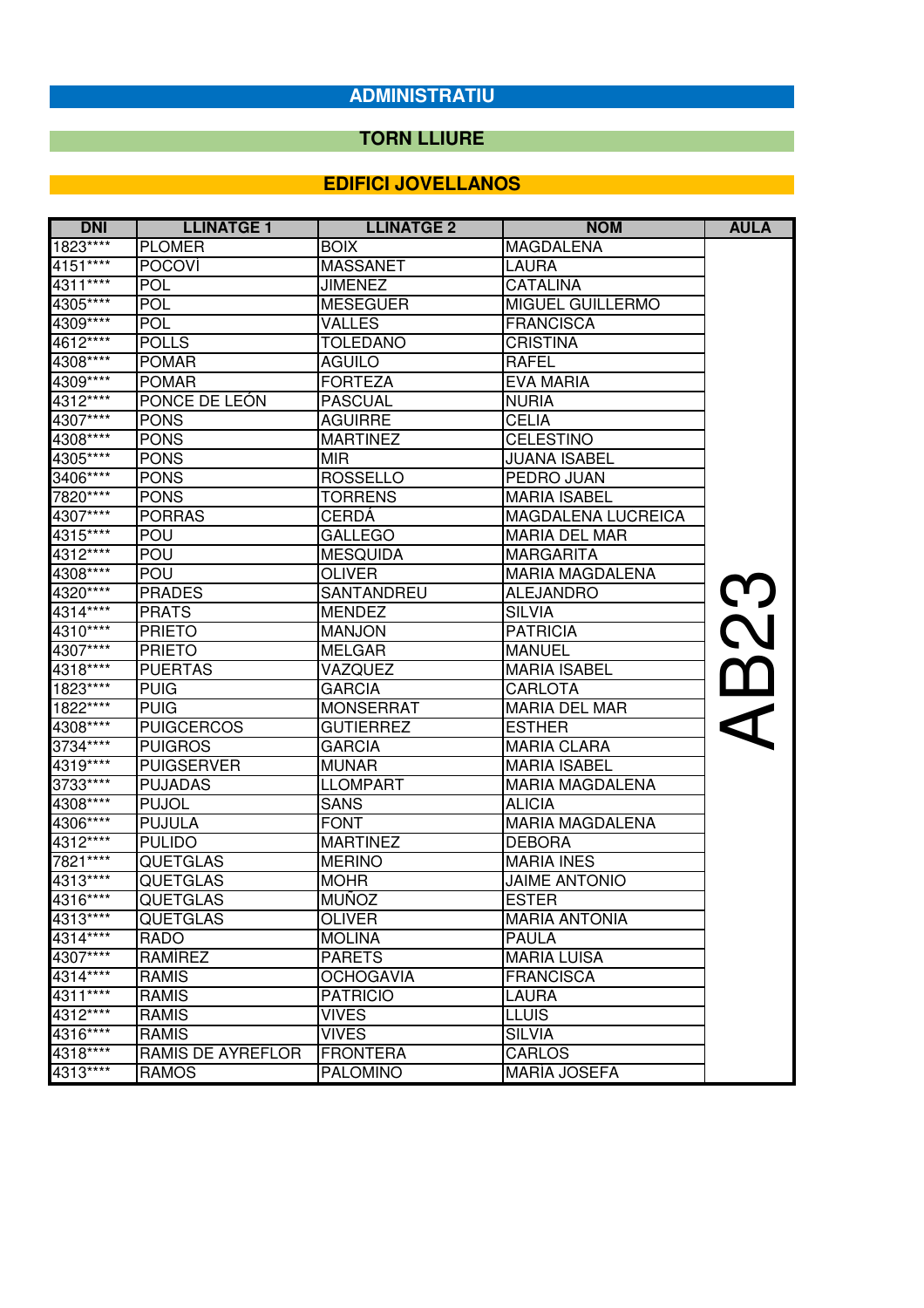#### **TORN LLIURE**

| <b>DNI</b>           | <b>LLINATGE 1</b>           | <b>LLINATGE 2</b>             | <b>NOM</b>                       | <b>AULA</b> |
|----------------------|-----------------------------|-------------------------------|----------------------------------|-------------|
| 4305****             | <b>RAPOSO</b>               | <b>MÁRQUEZ</b>                | <b>LUISA MARIA</b>               |             |
| 7820****             | <b>REBASSA</b>              | <b>ALZAMORA</b>               | <b>MARIA</b>                     |             |
| 4308****             | <b>REBASSA</b>              | <b>OLIVER</b>                 | <b>ISABEL MARIA</b>              |             |
| 4311****             | <b>REBASSA</b>              | <b>SALOM</b>                  | <b>FRANCISCA</b>                 |             |
| 4307****             | <b>RECIO</b>                | <b>GOMEZ</b>                  | <b>CRISTINA DEL CARMEN</b>       |             |
| 4306****             | <b>REGO</b>                 | <b>SALADO</b>                 | <b>MONICA</b>                    |             |
| 4316****             | <b>REINA</b>                | <b>ALVAREZ</b>                | <b>ESTEFANIA</b>                 |             |
| 4161****             | <b>RENAUD</b>               | <b>MAS</b>                    | <b>IVON DANIELA</b>              |             |
| 4312****             | <b>REÑONES</b>              | <b>PASCUAL</b>                | <b>ANA MARIA</b>                 |             |
| 4314****             | <b>REUS</b>                 | <b>PONS</b>                   | <b>MATIAS</b>                    |             |
| 4309****             | <b>REVERTE</b>              | LORENZO                       | <b>CARLOS JESUS</b>              |             |
| 4306****             | <b>REY</b>                  | <b>VILANOVA</b>               | MARIA JESÚS                      |             |
| 4310****             | <b>REYNES</b>               | <b>CORONADO</b>               | ELISABET MARIA                   |             |
| 4308****             | <b>RIBA</b>                 | <b>ÁLVAREZ</b>                | RAMON                            |             |
| 4151****             | <b>RIBAS</b>                | <b>ABRAMIUK</b>               | <b>GLADYS ESTHER</b>             |             |
| 4319****             | <b>RIBAS</b>                | <b>MOLPECERES</b>             | <b>ALBA MARA</b>                 |             |
| 4310****             | <b>RIBAS</b>                | <b>GINARD</b>                 | <b>MARIA ANTONIA</b>             |             |
| 4315****             | <b>RIBOT</b>                | <b>MUNOZ</b>                  | <b>FRANCISCA EVA</b>             |             |
| 4309****             | <b>RIERA</b>                | <b>BATLE</b>                  | <b>MARIA INMACULADA</b>          |             |
| $4144***$            | <b>RIERA</b>                | JUAN                          | <b>JOSE ANTONIO</b>              |             |
| 1821****             | <b>RIERA</b>                | <b>PLANISI</b>                | <b>CATALINA</b>                  | <b>NO</b>   |
| 4153****             | <b>RIERA</b>                | <b>SANSO</b>                  | <b>MARIA ANTONIA</b>             |             |
| 4152****             | <b>RIERA</b>                | <b>SANSÓ</b>                  | <b>ISABEL</b>                    |             |
| 4313****             | <b>RIERA</b>                | JAUME                         | <b>CATERINA</b>                  |             |
| 1822****             | <b>RIGO</b>                 | VADELL                        | <b>MARIA GABRIELA</b>            | $\alpha$    |
| 4305****             | <b>RIPOLL</b>               | <b>BANON</b>                  | <b>TERESA</b>                    |             |
| 4304****             | <b>RIUDALA</b>              | <b>RIGO</b>                   | <b>CATALINA</b>                  |             |
| 4322****             | <b>RIUTORT</b>              | <b>GARCIA</b>                 | <b>JOAN</b>                      |             |
| 6586****             | <b>RIVERA</b>               | <b>IGLESIAS</b>               | <b>PALOMA</b>                    |             |
| 3172****             | <b>ROBLES</b>               | <b>ROMÁN</b>                  | <b>VÍCTOR MANUEL</b>             |             |
| 7821****             | <b>ROCA</b>                 | <b>ALEMANY</b>                | CATALINA                         |             |
| 4311****             | <b>RODENAS</b>              | <b>DONAIRE</b>                | <b>PEDRO</b>                     |             |
| 476****              | <b>RODRIGUEZ</b>            |                               | ROXANA ALEJANDRA                 |             |
| 4158****             | <b>RODRIGUEZ</b>            | AMER                          | <b>MARINA</b>                    |             |
| 4310****             | <b>RODRIGUEZ</b>            | <b>BAOS</b>                   | <b>CRISTINA</b>                  |             |
| 4308****             | RODRIGUEZ                   | <b>BELINCHON</b>              | RAQUEL                           |             |
| $4153***$            | <b>RODRIGUEZ</b>            | <b>HERRERO</b>                | LAURENTINA                       |             |
| 4317****             | <b>RODRIGUEZ</b>            | <b>MUNOZ</b>                  | <b>RAQUEL</b>                    |             |
| 7821****             | <b>RODRIGUEZ</b>            | ORDOÑEZ                       | <b>MARTA</b>                     |             |
| 3510****<br>7820**** | RODRÍGUEZ                   | TORNÉ                         | <b>BELÉN</b>                     |             |
|                      | <b>ROIG</b>                 | <b>MARTI</b>                  | <b>MARIA DEL PILAR</b>           |             |
| 3733****             | <b>ROIG</b>                 | <b>NICOLAU</b>                | <b>MARIA FRANCISCA</b>           |             |
| 4346****<br>4301**** | <b>ROJAS</b>                | <b>ROSSELLO</b>               | <b>MARIA JOSE</b>                |             |
| 7808****             | ROLDÁN                      | <b>BRONDO</b>                 | MARIA AMALIA                     |             |
| 4313****             | <b>ROMA</b><br><b>ROMAN</b> | ORTEU                         | <b>JORDI</b>                     |             |
| 4307****             | <b>ROMERO</b>               | <b>POZO</b><br><b>AGUILAR</b> | <b>JUAN CARLOS</b><br>Mª DOLORES |             |
| 4306****             | <b>ROSSELLO</b>             | <b>BOYERAS</b>                | <b>FRANCISCA</b>                 |             |
|                      |                             |                               |                                  |             |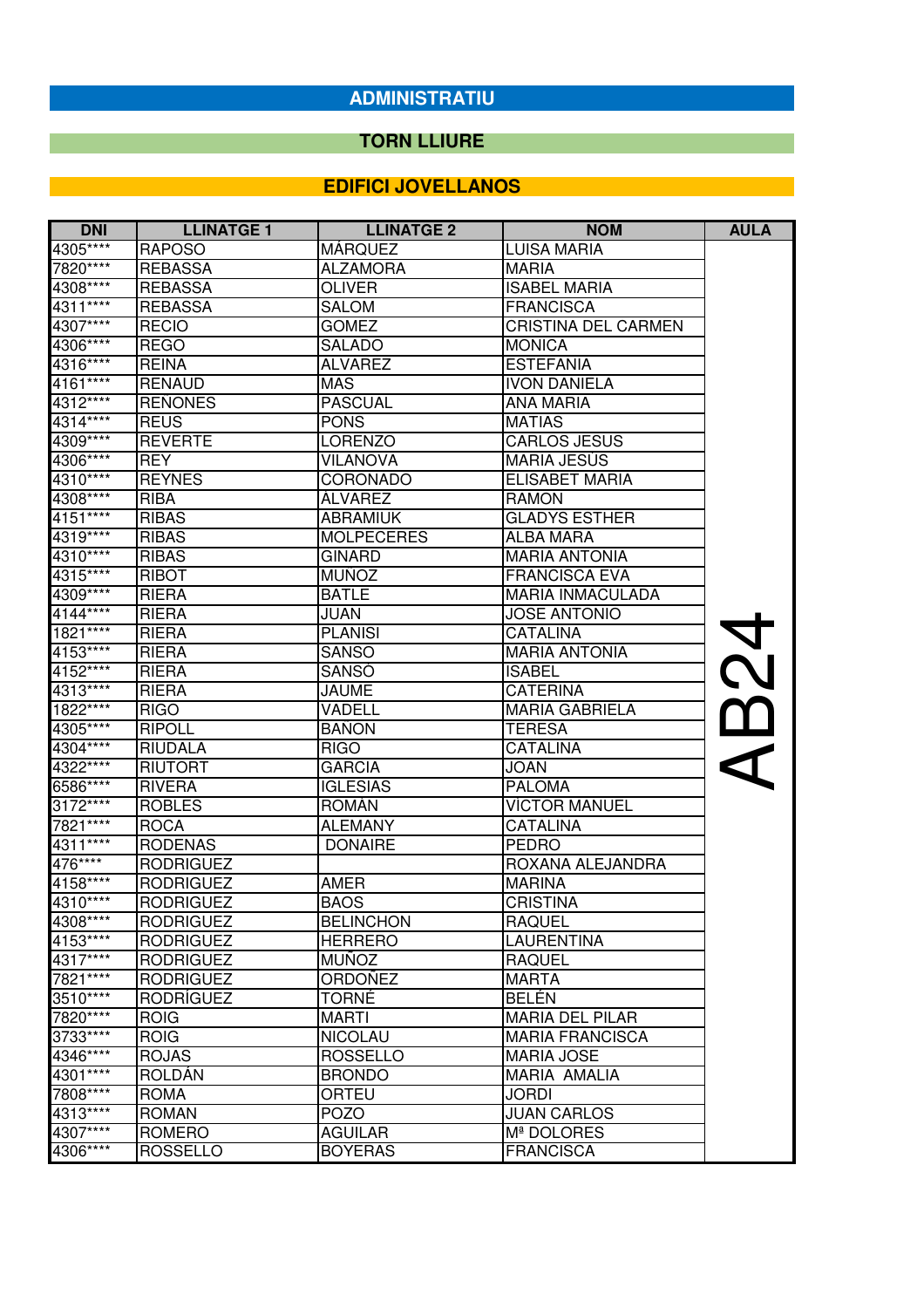#### **TORN LLIURE**

| <b>DNI</b> | <b>LLINATGE 1</b> | <b>LLINATGE 2</b> | <b>NOM</b>              | <b>AULA</b>               |
|------------|-------------------|-------------------|-------------------------|---------------------------|
| 4346****   | <b>ROSSELLO</b>   | <b>CANELLAS</b>   | <b>CLAUDIA</b>          |                           |
| 4304****   | <b>ROSSELLO</b>   | <b>JEREZ</b>      | <b>INES</b>             |                           |
| $4151***$  | ROSSELLÓ          | SEGUI             | <b>JOANA MARIA</b>      |                           |
| 4310****   | <b>ROTGER</b>     | <b>ARBONA</b>     | <b>MARIA</b>            |                           |
| 4317****   | <b>RUANO</b>      | <b>MARTINEZ</b>   | <b>ANA</b>              |                           |
| 4305****   | <b>RUBI</b>       | <b>SALAMANCA</b>  | <b>MARIA ISABEL</b>     |                           |
| 4309****   | <b>RUBÍ</b>       | <b>TOMÁS</b>      | <b>JULIA</b>            |                           |
| 4310****   | <b>RUIZ</b>       | <b>HERRERA</b>    | <b>MARIA MERCEDES</b>   |                           |
| $14301***$ | <b>RUIZ</b>       | <b>MARTIN</b>     | <b>MARIA TERESA</b>     |                           |
| 3054****   | <b>RUIZ</b>       | <b>MUÑOZ</b>      | <b>MARIA JOSEFA</b>     |                           |
| 4310****   | <b>RUIZ</b>       | <b>VIVES</b>      | <b>FRANCISCO JAVIER</b> |                           |
| 2623****   | <b>RUIZ</b>       | CASTAÑO           | <b>TERESA</b>           |                           |
| 4319****   | <b>SABATER</b>    | <b>RODRIGUEZ</b>  | <b>LAURA</b>            |                           |
| 4309****   | <b>SABORIDO</b>   | <b>RACERO</b>     | LAURA                   |                           |
| 4303****   | <b>SACARES</b>    | <b>MORAGUES</b>   | <b>ANTONIO</b>          |                           |
| 5462****   | <b>SADDOUKI</b>   | <b>BOUYAJGHAL</b> | <b>SAIDA</b>            |                           |
| 4310****   | <b>SAIDI</b>      | <b>RODRIGUEZ</b>  | <b>MARIA</b>            |                           |
| 4316****   | SALAMANCA         | LÓPEZ             | <b>SARA</b>             |                           |
| $1823***$  | <b>SALAS</b>      | <b>BALAGUER</b>   | <b>MARIA MAGDALENA</b>  |                           |
| 4317****   | <b>SALAS</b>      | <b>GELABERT</b>   | <b>LLORENÇ</b>          |                           |
| 4309****   | <b>SALINAS</b>    | <b>CEACERO</b>    | <b>FRANCISCO MANUEL</b> |                           |
| 4315****   | SALVÁ             | <b>SALLERAS</b>   | <b>MARIA DEL CARMEN</b> |                           |
| 4307****   | <b>SALVADOR</b>   | <b>ROBLES</b>     | <b>MARIA JOSE</b>       | 5                         |
| 4305****   | <b>SAMPOL</b>     | <b>BENNASSAR</b>  | <b>MARGARITA</b>        |                           |
| 4310****   | <b>SANCHEZ</b>    | <b>BARRACHINA</b> | <b>ROSA ANGELES</b>     | $\boldsymbol{\mathsf{N}}$ |
| 4313****   | <b>SANCHEZ</b>    | <b>CIFRE</b>      | <b>GUILLERMO</b>        |                           |
| 4320****   | <b>SANCHEZ</b>    | <b>GONZALEZ</b>   | <b>VICTOR</b>           | $\Box$                    |
| 4312****   | <b>SANCHEZ</b>    | <b>GUERRERO</b>   | MIGUEL ANGEL            |                           |
| 1179****   | <b>SANCHEZ</b>    | <b>JIMENEZ</b>    | <b>CARMEN YOLANDA</b>   |                           |
| 4363****   | <b>SANCHEZ</b>    | <b>MONTES</b>     | <b>JUAN MANUEL</b>      |                           |
| 3406****   | <b>SANCHEZ</b>    | <b>NAVARRO</b>    | <b>FELIX</b>            |                           |
| 4313****   | <b>SÁNCHEZ</b>    | <b>CIFRE</b>      | JOSÉ LUIS               |                           |
| 7574****   | <b>SANCHEZ</b>    | <b>ROMÁN</b>      | <b>ANTONIO JESÚS</b>    |                           |
| $3733***$  | <b>SANSO</b>      | CAPO              | <b>APOL-LONIA</b>       |                           |
| 1822****   | <b>SANSO</b>      | <b>PORTELL</b>    | CATALINA                |                           |
| 1821 ****  | <b>SANSÓ</b>      | <b>PORTELL</b>    | <b>BÀRBARA</b>          |                           |
| 4316****   | SANTANA           | <b>RODRIGUEZ</b>  | <b>ALEJANDRO</b>        |                           |
| 3813****   | SANTISTEBAN       | <b>TERRON</b>     | <b>OLALLA</b>           |                           |
| 4310****   | <b>SANTOS</b>     | <b>OLIVER</b>     | <b>MARIA DOLORES</b>    |                           |
| 4316****   | <b>SARD</b>       | <b>CHICO</b>      | <b>CAROLINA</b>         |                           |
| 2602****   | <b>SARMIENTO</b>  | <b>MOLINA</b>     | <b>RAMON</b>            |                           |
| 4307****   | <b>SASTRE</b>     | <b>CAIMARI</b>    | <b>M.ANTONIA</b>        |                           |
| 3406****   | <b>SASTRE</b>     | <b>DURAN</b>      | <b>JESUS</b>            |                           |
| 4307****   | <b>SASTRE</b>     | <b>NOGUERA</b>    | <b>BERNAT</b>           |                           |
| 4305****   | <b>SASTRE</b>     | PERELLÓ           | <b>MIQUELA</b>          |                           |
| 4306****   | <b>SASTRE</b>     | <b>RIGO</b>       | <b>RAFAEL</b>           |                           |
| 4313****   | <b>SASTRE</b>     | SAÑUDO            | <b>JUAN</b>             |                           |
| 4306****   | <b>SBERT</b>      | <b>SALOM</b>      | <b>COLOMA MARIA</b>     |                           |
| 4313****   | <b>SEDA</b>       | ROSSELLO          | <b>ANTONI ANGEL</b>     |                           |
| 4309****   | <b>SEDANO</b>     | <b>DELGADO</b>    | <b>ADELA</b>            |                           |
| 4432****   | <b>SEGUI</b>      | <b>ALBERTI</b>    | <b>GABRIEL JOAN</b>     |                           |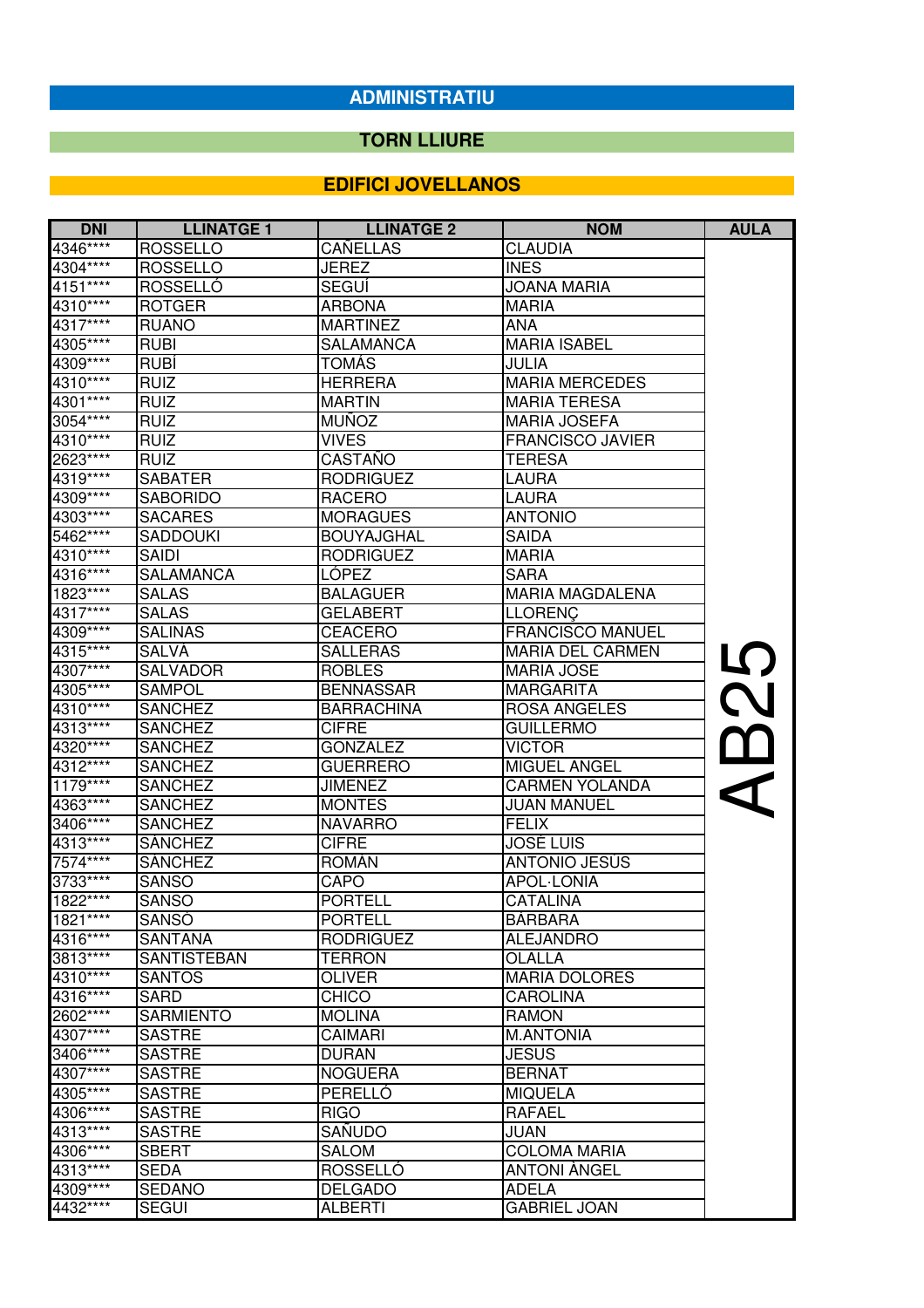## **TORN LLIURE**

| <b>DNI</b> | <b>LLINATGE 1</b> | <b>LLINATGE 2</b> | <b>NOM</b>            | <b>AULA</b> |
|------------|-------------------|-------------------|-----------------------|-------------|
| 3406****   | SEGUI             | <b>FERNANDEZ</b>  | <b>BRIGIDA</b>        |             |
| 4154****   | <b>SEGUI</b>      | GIL               | <b>MARIA</b>          |             |
| 7821****   | SEGUI             | GARI              | <b>MIGUEL ANGEL</b>   |             |
| $4308***$  | <b>SEGURA</b>     | <b>CASTELL</b>    | <b>LUIS ALEJANDRO</b> |             |
| 4304****   | <b>SEGURA</b>     | <b>MARTINEZ</b>   | <b>ANTONIA</b>        |             |
| 4309****   | <b>SEIJAS</b>     | <b>BAUZA</b>      | <b>CRISTINA</b>       |             |
| 4315****   | <b>SERRA</b>      | <b>CANTALLOPS</b> | <b>MAGDALENA</b>      |             |
| 4316****   | <b>SERRA</b>      | <b>FERNANDEZ</b>  | <b>ELEONOR</b>        |             |
| 4315****   | <b>SERRA</b>      | <b>GORDIOLA</b>   | <b>ALICIA</b>         |             |
| 4320****   | <b>SERRA</b>      | <b>MOLINA</b>     | <b>MIGUEL</b>         |             |
| 4315****   | <b>SERRA</b>      | <b>RAMON</b>      | <b>NEUS</b>           |             |
| 4314****   | SERRA             | SARD              | <b>MIQUEL</b>         |             |
| 4301****   | <b>SERRA</b>      | <b>SENON</b>      | <b>MONTSERRAT</b>     |             |
| 4322 ****  | <b>SERRA</b>      | <b>URIBE</b>      | <b>AINA</b>           |             |
| 4313****   | <b>SERRA</b>      | <b>VALLS</b>      | VANESA                |             |
| 3733 ****  | <b>SERRA</b>      | <b>BONNIN</b>     | <b>MARIA ISABEL</b>   |             |
| 4152****   | <b>SERRANO</b>    | <b>CAMACHO</b>    | <b>AZAHARA</b>        |             |
| 7821****   | <b>SERRANO</b>    | <b>SOLER</b>      | <b>ISABEL</b>         |             |
| $1495***$  | <b>SILVA</b>      | <b>LEGORBURU</b>  | <b>MARIA CRISTINA</b> |             |
| 2083****   | <b>SIMEON</b>     | PEREZ             | LAURA                 |             |
| 4315****   | <b>SIMONET</b>    | <b>ALBENDEA</b>   | <b>CAROLINA</b>       |             |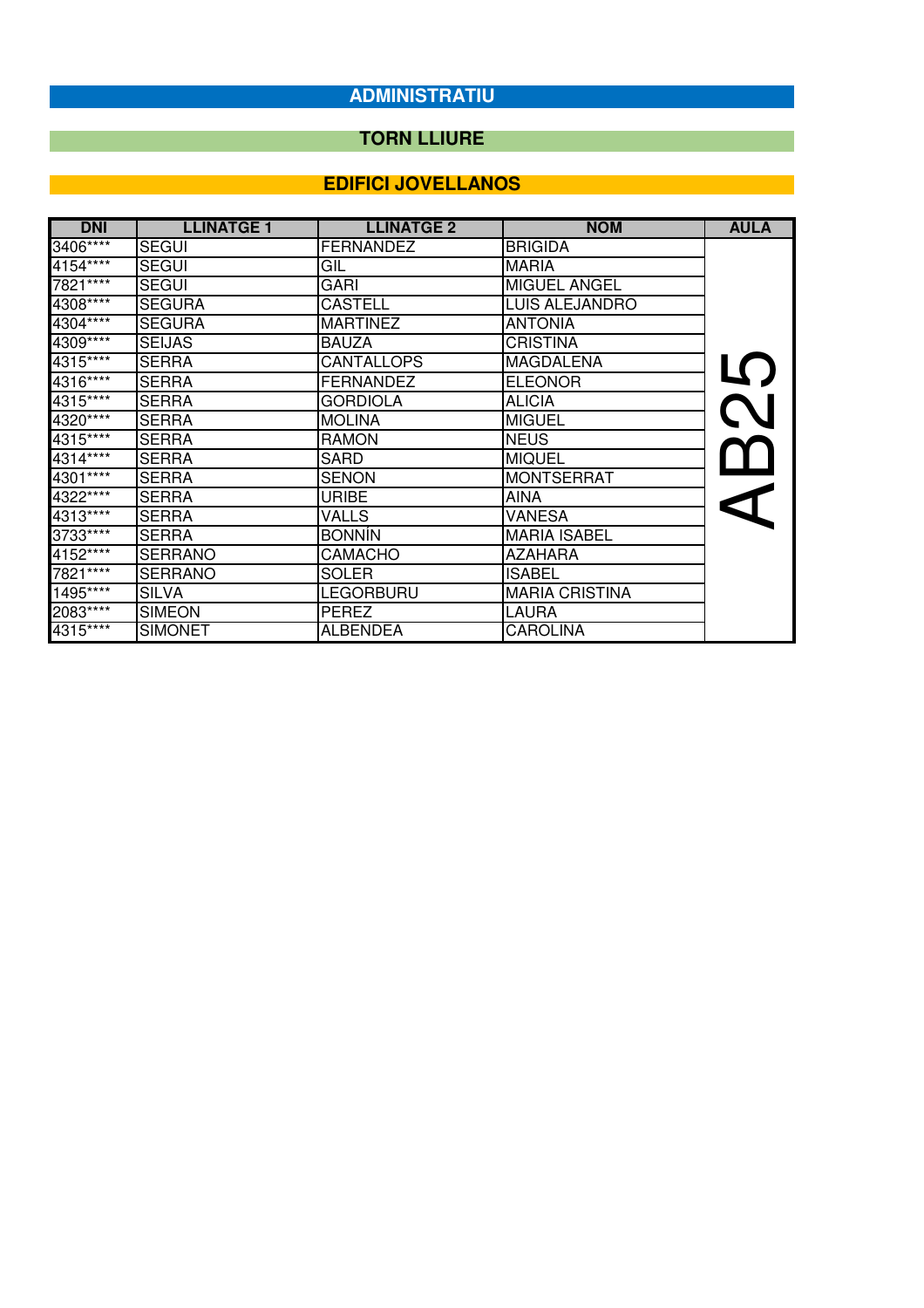## **TORN LLIURE**

| <b>DNI</b> | <b>LLINATGE 1</b> | <b>LLINATGE 2</b> | <b>NOM</b>              | <b>AULA</b>               |
|------------|-------------------|-------------------|-------------------------|---------------------------|
| 4314****   | <b>SIQUIER</b>    | <b>SALVA</b>      | <b>MAGDALENA</b>        |                           |
| 4315****   | <b>SITJAR</b>     | <b>MIRO</b>       | <b>ANA VICTORIA</b>     |                           |
| 4309****   | SOLANO            | ROLDAN            | <b>EVA</b>              |                           |
| 4317****   | <b>SOLBAS</b>     | CARRILLO          | <b>LORENA</b>           |                           |
| 4306****   | <b>SOLER</b>      | <b>BOSCH</b>      | <b>ANTONIO</b>          |                           |
| 4313****   | <b>SORIA</b>      | <b>GARCIA</b>     | <b>EVA ASUNCION</b>     |                           |
| 650****    | <b>STANCHEVA</b>  | <b>NIKOLAEVA</b>  | <b>KRISTIYANA</b>       |                           |
| 4314****   | <b>SUAREZ</b>     | <b>ESTEVE</b>     | <b>CATALINA</b>         |                           |
| 4561****   | <b>SUAREZ</b>     | <b>LLANES</b>     | <b>DORIS ELIANA</b>     |                           |
| 4305****   | <b>SUÁREZ</b>     | <b>GÓMEZ</b>      | M.ANGELES               |                           |
| 4300****   | <b>SUAU</b>       | <b>SERRA</b>      | <b>JUAN FRANCISCO</b>   |                           |
| 4321****   | <b>SUAU</b>       | <b>TAUSTE</b>     | CARLA MARIA             |                           |
| 4314****   | <b>SUERO</b>      | <b>ROMERA</b>     | <b>MARIA ISABEL</b>     |                           |
| 4302****   | <b>SUREDA</b>     | <b>CALERO</b>     | <b>JUSTINA</b>          |                           |
| 4312****   | <b>SUREDA</b>     | <b>SUAU</b>       | <b>MARÍA CRISTINA</b>   |                           |
| 4317****   | <b>SUREDA</b>     | <b>TORRES</b>     | <b>JOSE ANTONIO</b>     |                           |
| 4310****   | <b>TABERNER</b>   | <b>GARCIA</b>     | <b>MARIA INMACULADA</b> | 82                        |
| 4317****   | <b>TAMARIT</b>    | <b>CIFRE</b>      | ALEXANDRA               |                           |
| 4153****   | <b>TEJADA</b>     | <b>PONS</b>       | <b>MARIA</b>            |                           |
| 4312****   | <b>TEJERO</b>     | HIDALGO           | <b>MARIA JOSE</b>       |                           |
| 4314****   | ITENA             | <b>CASTILLEJO</b> | <b>BIENVENIDA</b>       | $\boldsymbol{\mathsf{m}}$ |
| 4305****   | <b>TENORIO</b>    | <b>MESEGUER</b>   | <b>ELENA</b>            |                           |
| 4302****   | <b>TERRASA</b>    | <b>BRUSOTTO</b>   | <b>MAGDA</b>            |                           |
| 4319****   | <b>TESSI</b>      | <b>TURBEL</b>     | <b>MARIA ALBERTINA</b>  | $\blacktriangleleft$      |
| 4302****   | <b>TEXIAS</b>     | <b>GONZALEZ</b>   | <b>ENGRACIA</b>         |                           |
| 4432****   | <b>THOMAS</b>     | <b>REINÉS</b>     | <b>MARTA</b>            |                           |
| 4314****   | <b>TIRADO</b>     | <b>BENNASAR</b>   | <b>PILAR</b>            |                           |
| $1823***$  | <b>TOLEDO</b>     | ALLÉS             | <b>FEDERICO</b>         |                           |
| 4312****   | <b>TOMAS</b>      | <b>GARCIA</b>     | <b>SONIA</b>            |                           |
| 4312****   | <b>TOMAS</b>      | <b>GINART</b>     | <b>ROSA MARIA</b>       |                           |
| 4303****   | <b>TOMAS</b>      | SALVÀ             | <b>MARIA</b>            |                           |
| 4319****   | <b>TORRANDELL</b> | SANTANDREU        | <b>MARIA ANTÒNIA</b>    |                           |
| 7821 ****  | <b>TORRANDELL</b> | SIQUIER           | Mª ANTONIA              |                           |
| 4318****   | <b>TORRES</b>     | <b>FRONTERA</b>   | <b>ELENA</b>            |                           |
| 4301****   | <b>TORRES</b>     | <b>MUT</b>        | <b>CATALINA</b>         |                           |
| 4315****   | <b>TORRES</b>     | <b>RIPOLL</b>     | <b>BERNAT</b>           |                           |
| 4307****   | <b>TORRES</b>     | <b>RUIZ</b>       | Mª JOSE                 |                           |
| 4309****   | <b>TOSTON</b>     | GIL               | <b>MARIA ESTHER</b>     |                           |
| 4313****   | <b>TRIAS</b>      | <b>NICOLAU</b>    | FELIU                   |                           |
| 4304****   | <b>TROBAT</b>     | <b>BARCELO</b>    | <b>CATALINA</b>         |                           |